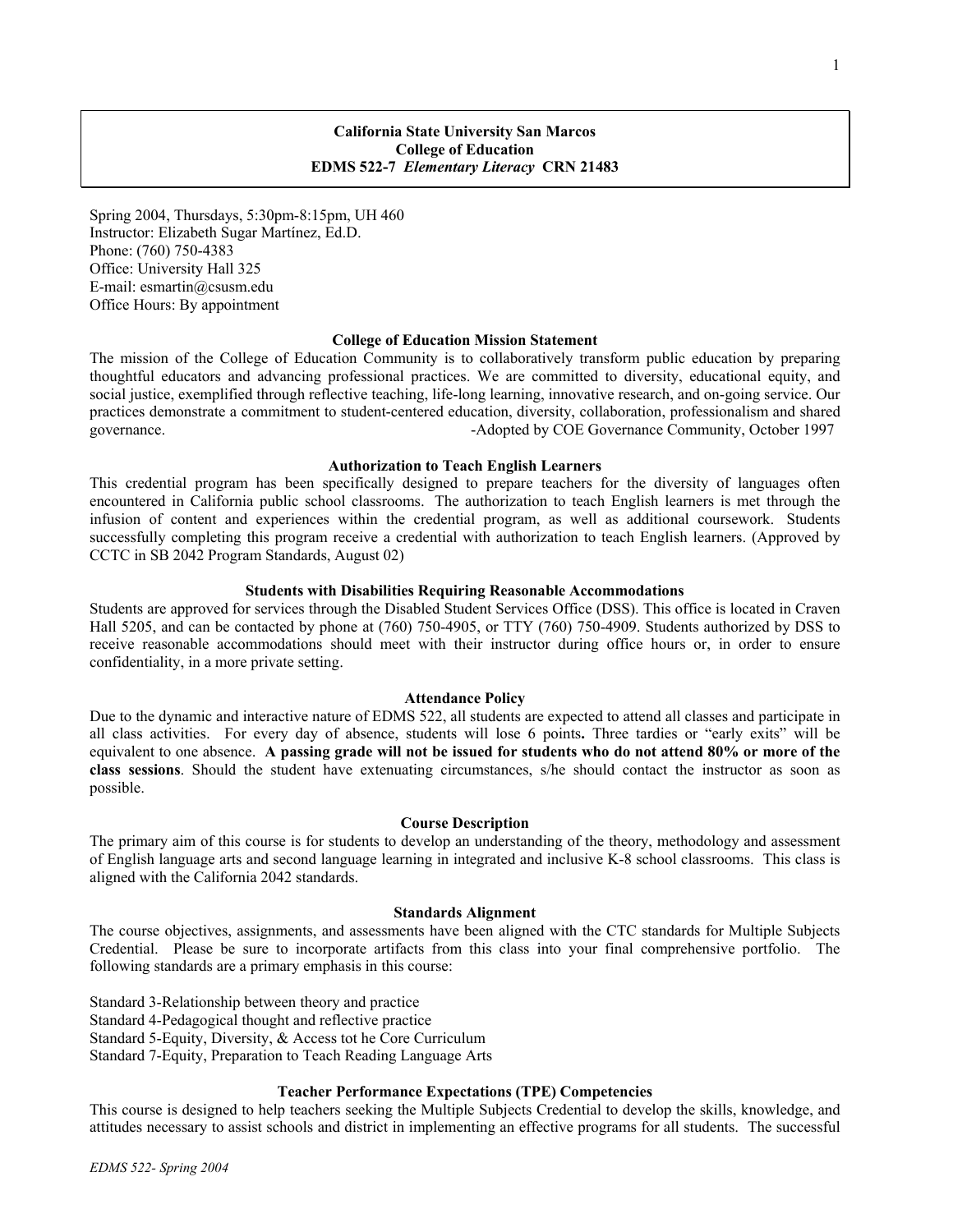candidate will be able to merge theory and practice in order to realize a comprehensive and extensive educational program for all students. The following TPEs are addressed in this course:

Primary Emphasis TPE 1a-Subject Specific Pedagogical Skills for MS Teaching TPE 2-Monitoring Student Learning TPE 3-Interpretation and Use of Assessments TPE 4-Making Content Accessible TPE 6-Developmentally Appropriate Teaching Practices TPE 6a-Developmentally Appropriate Practices in Grades K-3 TPE 6b-Developmentally Appropriate Practices in Grades 4-8 TPE 6d-Teaching Special Education Populations in General Education Environments

Secondary Emphasis:

- TPE 5-Student Engagement
- TPE 7-Teaching English Learners
- TPE 8-Learning About Students
- TPE 9-Instructional Planning
- TPE 10-Instructional Time
- TPE 11-Social Environment
- TPE 13-Professional Growth
- TPE 14-Educational Technology
- TPE 15-Social Justice and Equity

## **OBJECTIVES**

#### **Knowledge**

Teacher candidates will:

- gain an understanding of how a first and second language is acquired.
- gain an understanding of the reading process and its relationship to thought, language and learning.
- gain an understanding of how people learn to read and write in their first and second language
- become familiar with current approaches to the teaching of reading and writing and the theoretical bases of such approaches.
- become familiar with current approaches to the teaching of reading and writing in culturally and linguistically diverse elementary school classrooms
- become familiar with classroom diagnostic techniques and evaluation procedures.
- become familiar with current approaches to the teaching of reading and writing to children with special learning needs

# **Skills**

Teacher candidates will:

- become sensitive observers of children's language using behaviors.
- analyze children's reading and writing behavior as a basis for making instructional decisions
- translate the results of formal and informal assessment of children's reading and writing behaviors into instructional plans
- develop the ability to select appropriate materials and instructional strategies to meet the individual needs of students
- learn how to organize the classroom for teaching reading and writing to culturally and linguistically diverse populations.

# **Attitudes and Values**

Teacher candidates will:

- develop an appreciation for the natural language abilities children possess for processing and producing print
- develop an appreciation for the need and value of integrating reading and writing into all areas of the curriculum
- affirm the importance of a rich environment for developing an effective language arts program.
- develop a sensitivity to and appreciation for culturally and linguistically diverse learners.
- develop a sensitivity to and appreciation for children with special learning needs
- develop an appreciation for the importance of reading and writing for their own personal and professional growth
- develop a respect for each student, his/her abilities and background and the student's right to instruction that meets his or her individual needs.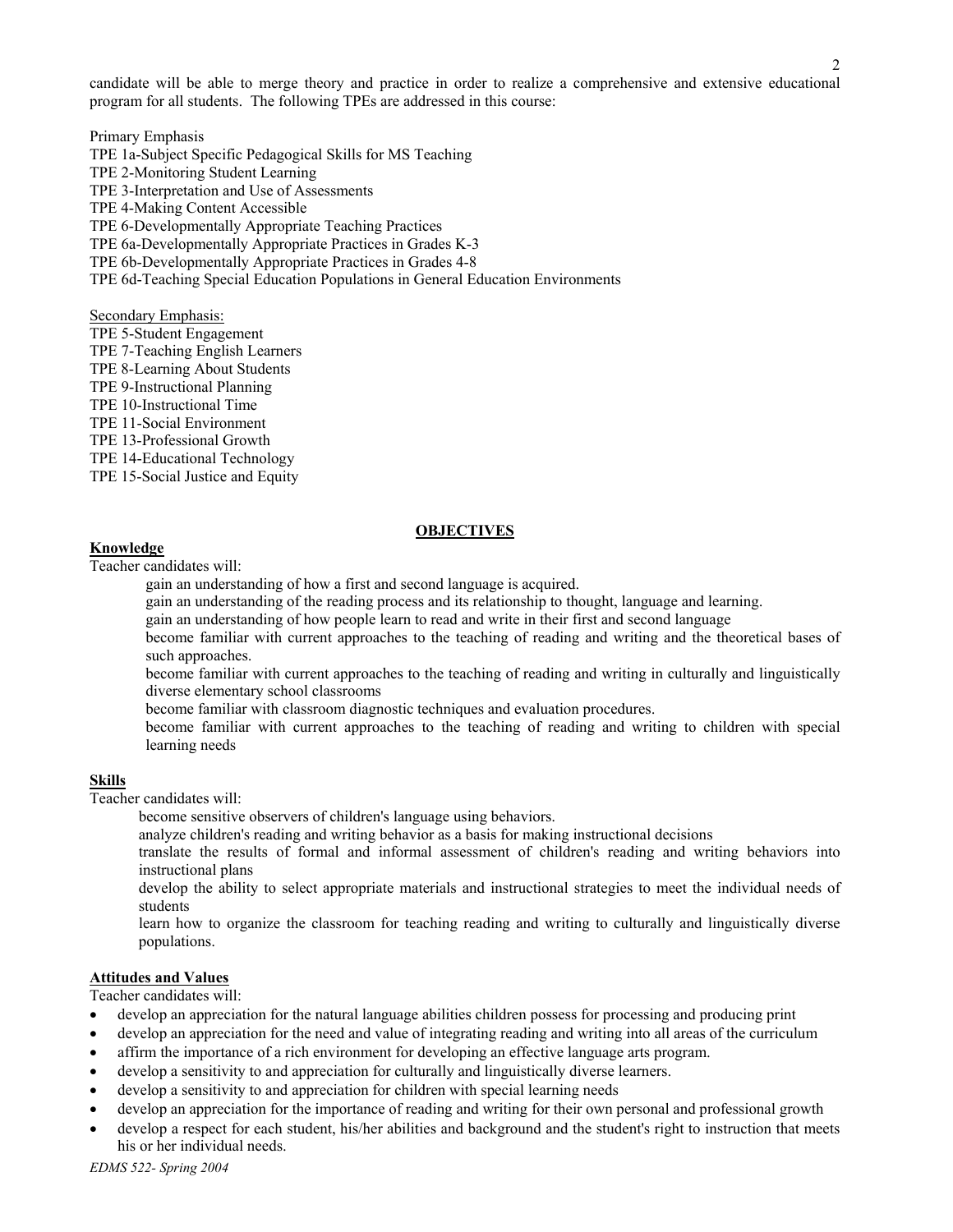### **REQUIRED TEXTS**

- Moore, D.W., Cunningham, P. (2001) *Developing readers and writers in the content areas, K-12.* Second Edition. Longman.
- Johns, J. (2000). *Basic reading inventory: Pre-primer through grade twelve & early literacy assessments*. Dubuque, Iowa: Kendall-Hunt.
- *Reading/language arts framework for California public schools*. California Department of Education. http://www.cde.ca.gov/standards/

*English language development standards*. California Department of Education. http://www.cde.ca.gov/statetests/celdt/index.html

Tompkins, G.E. (2001). *Literacy for the 21st Century: A balanced approach,* 3rd Edition. Prentice Hall. Piazza, C. L. (2003). Journeys*: The teaching of writing in elementary classrooms*. Merrill Prentice Hall. *No Child Left Behind*. http://www.cde.ca.gov/pr/nclb/

Recommended Texts

Zarrillo, J. J. (2002). *Ready for RICA: A test preparation guide for California's reading instruction competence assessment.* Merrill Prentice Hall.

Choate, J. (2000). *Successful inclusive teaching*. Allyn and Bacon (3<sup>rd</sup> edition)

## **COURSE REQUIREMENTS**

All students are expected to participate in class activities and demonstrate reflective learning. It is important that students are well prepared for course sessions by completing the readings and assignments scheduled before the class meeting. Unless otherwise negotiated with the instructor, all assignments are to be handed in on the due date. **Assignments not handed-in on due date will lose 10% of earned credit per day.** Assignments should be typed and double-spaced .

| $\bullet$ | Attendance, participation, and professional disposition | 12 points |
|-----------|---------------------------------------------------------|-----------|
| $\bullet$ | Resource Notebook                                       | 19 points |
|           | • Writing Strategy Lesson Plan Presentation             | 12 points |
| $\bullet$ | Readings presentation                                   | 12 points |
|           | • Field Observation                                     | 10 points |
| $\bullet$ | Case Study                                              | 35 points |

## **Grading**

- A 96–100
- A- 90–95
- B+ 89-87
- B 86-83
- B- 80–82
- C+ 77-79
- C 73-76 C- 70-73
- 

#### **ASSIGNMENTS**

**Attendance, participation, and professional disposition (12 points)** First is the expectation that you will attend all class sessions and participate constructively in class discussions and activities. Remember, if you miss three (3) class sessions, your grade will automatically drop to a "C" per the COE attendance policy.

Some characteristics of professional disposition are:

(1) Respect for the instructor and fellow students, which means tactful, diplomatic language--never attacking others with criticism of a personal nature; discreetly addressing personal problems (though related to your coursework) by contacting the instructor outside of class. *Do not* raise these kinds of issues in class.

(2) Remaining involved in class discussions and activities even if topics are not of interest to you. A friendly, cooperative, engaged attitude is critical in this course: *A "bad attitude" will not be tolerated and will lower your grade.*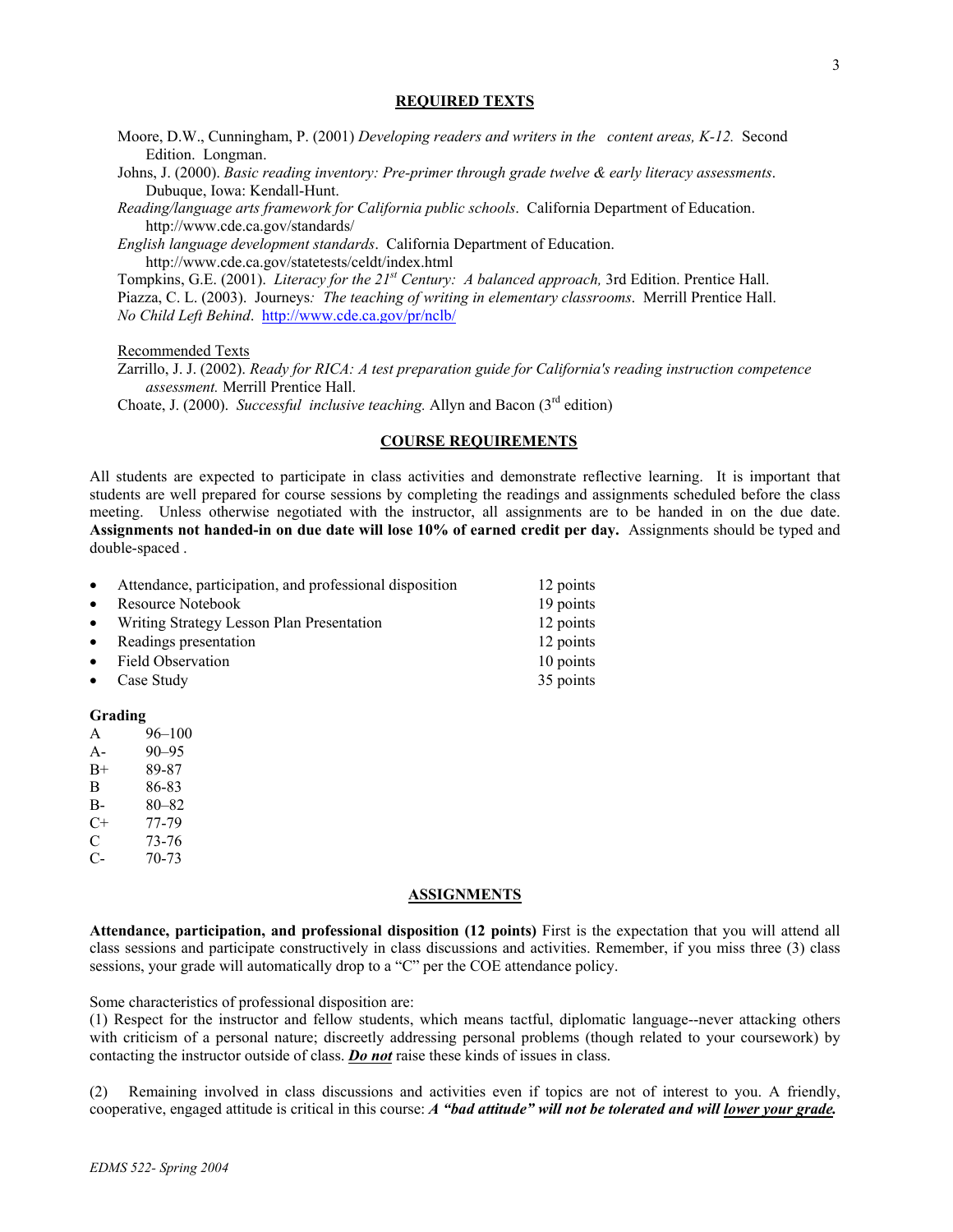## (3) Teamwork – *All* cohort members are to be included in groups and activities. *The teaching profession is all about working together collaboratively.*

A cavalier or careless attitude toward the above standards may be grounds for (a) the lowering of your course grade, (b) dismissal from a class session, and/or (c) dismissal from the teacher preparation program.

As part of your participation grade, all assignments must be handed in on due dates. Your grade will be lowered by five percent every day that it is late, including weekends and holidays (e.g., two days late  $= 10\%$  reduction; three days late  $=$ 15% reduction). Please speak to the instructor if you think you will be handing in a late assignment.

#### Late arrivals/early exits

Barring an emergency:

- Three late arrivals or three early exits, or a combination of both, will constitute an absence (i.e., loss of six points). Plan your searching time for a parking space accordingly--*arrive early*.
- You are expected to stay *in the classroom* during class. This means that trips to destinations outside the classroom (e.g., the library, restrooms, eateries, instructors' offices for appointments or to pick something up) should be made before class and during breaks.

*Your attendance, participation, and professional disposition* grade is directly related to the quality of your engagement in class. In conjunction with this, it will be obvious through your comments (or lack thereof) and course assignments that you have completed readings. The readings are critical to build your literacy knowledge. *Quickwrites* are part of your attendance, participation, and professional disposition grade. I will assign in-class quickwrites throughout the semester to assess your understanding of readings and instructional content. You are encouraged to take notes as you read and you may use your notes for your quickwrites, but not your course texts. **Please be advised that quickwrites cannot be made up if you are late or absent.** 

## **Language Arts Resource Notebook, Part 2 (19 points)**

Each of you will develop Reading/Language Arts Resource materials that will be used to inform your teaching and serve as a study guide for you when you prepare for the RICA Test. The Resource Notebook has two main objectives. First, is to demonstrate your learning and understanding of the reading and language arts. Second is to start building a resource for your own learning. Be creative and thoughtful in the compilation of the notebook—it will be a demonstration that you are ready to teach the language arts to a diverse student population including students with special needs.

The materials will be organized around the 13 RICA Content Areas (see the RICA Registration Bulletin, p.39-45) and include sections on:

Each section of the notebook should contain the following:

- A RICA analysis sheet including: (a) what this content area(s) is about (Put it in your own words), (b) 2 ways of assessing this content area (include rationale); and (c) 1 way of teaching it (description and accommodations). Describe the teaching strategy in detail and explain how it supports reading, writing and/or language arts development.
- Field observation form
- A technology-rich assignment that enhances your teaching and student learning. This portion of the notebook supports the integration of technology standard.
- The completed case study

You can choose how to organize this information in your notebook. You may include course assignments (lesson plan, case study, classroom observations and interactive email journals), course handouts and materials from your classroom/school site, examples of lesson plans and student work, information from internet sources or professional journals. You may want to include strategies you will use to teach these content areas. You may even include pictures of students learning a specific strategy as well as your reflection on what was happening, why it worked or didn't work and why that was. You may include one (or more) successful activities that you used in the classroom (must be related to language arts instruction).

As you learn about assessment, phonemic awareness, the use of phonics, comprehension strategies and other components crucial to effective literacy instruction, compiling your resource notebook will help you prepare and review the content areas assessed by the RICA test. More importantly, it will serve as a resource for you in the future, and may be used for job interviews to illustrate your knowledge and experiences.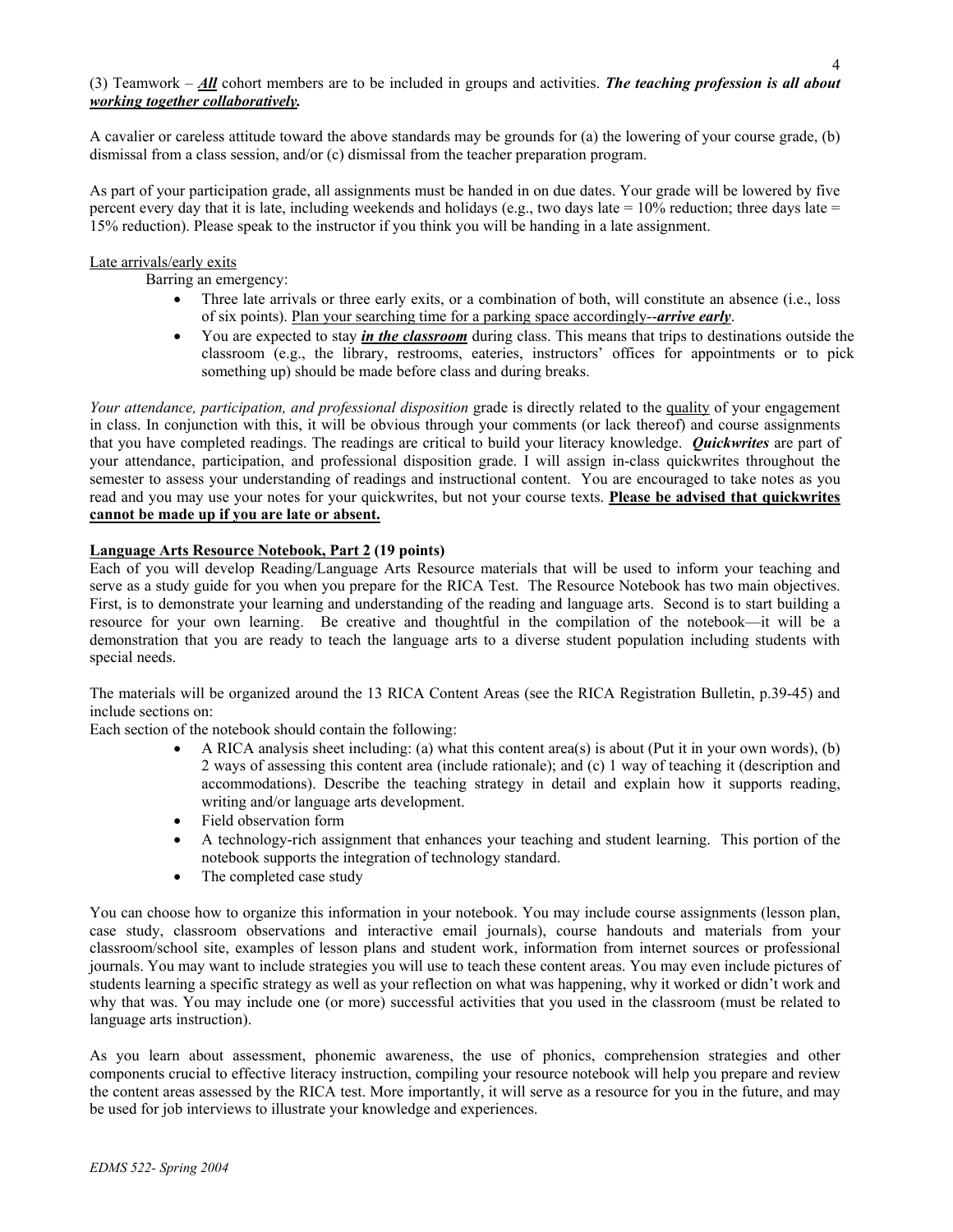Note: Besides the course readings, Dr. Alice Quiocho's web site can also serve as a resource. The address is: http://www.csusm.edu/Quiocho. Click on "reading instruction portfolio." See the section on accommodations for ideas on ways to support second language learners as well as students with special needs. **Please do not download this website and include it in your notebook. It is meant to be a resource, not submitted as a part of the notebook.**

Note: See **www.ed.gov/free/** for additional free Educational Materials.

## **Writing Strategy Lesson Plan (Critical Assessment Task) (12 points)**

• You will write a writing strategy lesson plan for a small group activity that takes into account student needs. The lesson can be a mini-lesson, a lesson to be delivered through direct instruction, or an inquiry. Use the universal design lesson plan in which you were trained in the first semester. Make your lesson active, interesting, fun and meaningful. Select a reading standard for your grade level to guide your objectives.

We will review how lesson plans must start with assessment. In this course will be learning how to assess students in both narrative and expository text and use the assessment information to make informed decisions about instruction that specifically addresses the standards.

Much of the assessment/lesson planning work will be done in class workshop sessions, however, you will be responsible for submitting a clean, typed copy for review and grading. *Keep in mind when writing your lesson*:

- What is the purpose of your lesson?
- How does it relate to real reading and/or writing?
- What are your learning goals?
- What language development goals do you have planned for students?
- How are the objectives aligned with the CA Reading/Language Arts standards? Check the Reading/Language Arts framework as well as the content standards for CA public schools.
- How will you present the lesson (instructional strategies, resource materials, time frame)?
- How will you group students for the lesson? Based on what criteria?
- How will you assess your students to check for understanding and determine who is to receive additional scaffolded instruction?
- What modifications will you provide for students who need additional help, specifically EL students and special needs students?

*Important*: Your lesson must address the needs of mainstream students, as well as make provisions for second language learners, struggling students, students with IEPs, and accelerated students. How will you decide on appropriate scaffolds for second language learners during the lesson? How will your lesson provide enrichment for accelerated students? How will you configure and re-configure your groups within the classroom? Will you meet with students individually or in a small group while other students work independently?

## **Readings Presentation (12 points)**

In a group, each of you will take part in presenting the main ideas of selected readings from course texts. Your group will be responsible for:

- (1) Summarizing the main points of your reading, in part, by providing each class member with a onepage summary of the main points (Suggestion: You can save resources by e-mailing the class your summary -- *at least 24 hours in advance, please*)
- (2) Leading the class in a discussion of the most important topics from your reading
- (3) Demonstrating at least one activity related to the reading (Suggestion: Involve the class: Teach minilessons, for example)

You may choose from a variety of approaches to present the main points of your reading – e.g., music, drama, hands-on activities, video clips. Be creative, interesting, and thought provoking. *Do not read long excerpts of text*—this is poor presentation form*.* 

## **Field Observation (10 points)**

When you are observing/participating in classrooms **BEFORE** you begin student teaching, please look for and write down your observations in the following areas and place in the appropriate section of your resource notebook. Jot down brief notes about the kinds of activities teachers and students are engaged in and your own reactions. Be sure to write observations and not judgments.

(Example:

*EDMS 522- Spring 2004*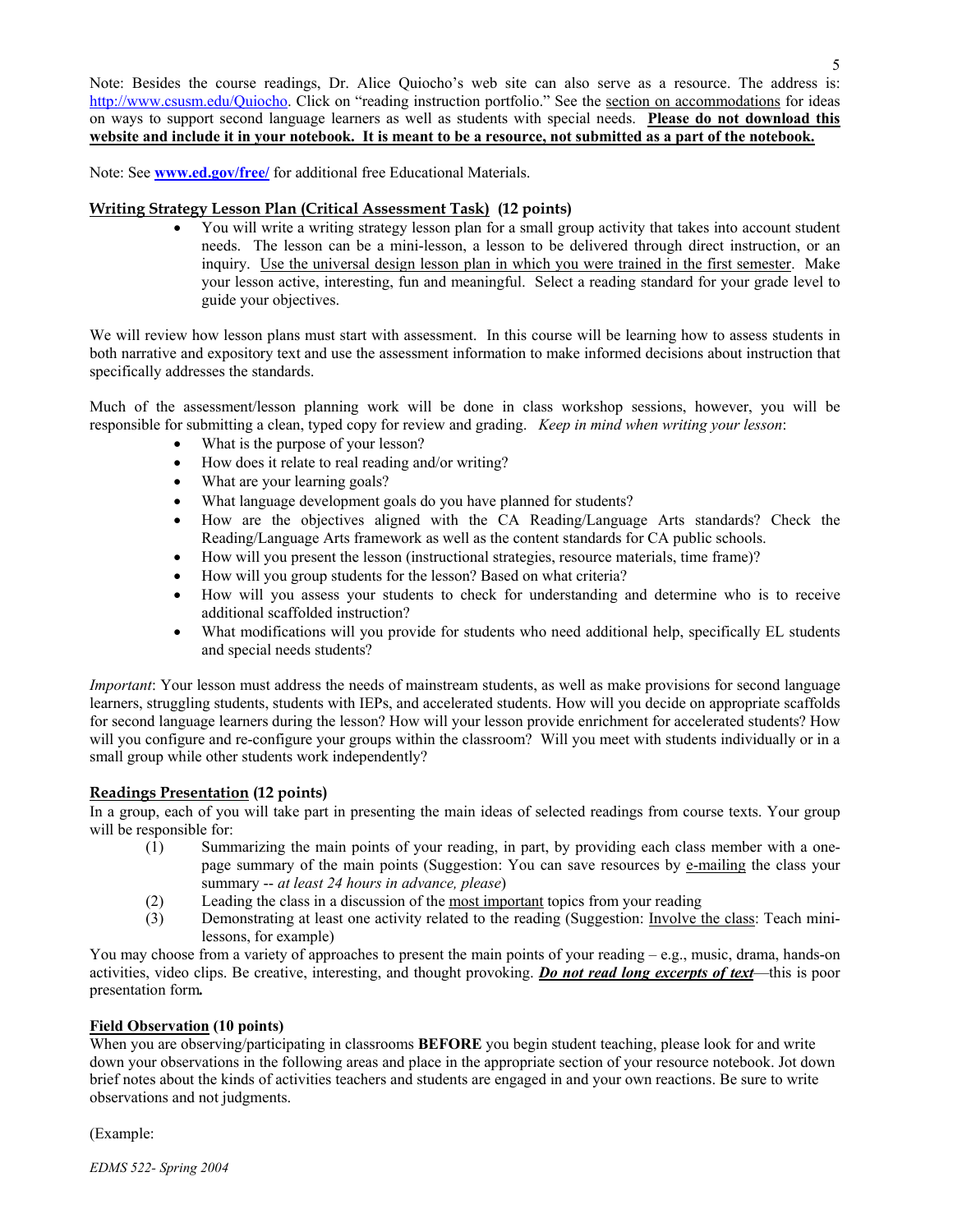Observation: Teacher taught "B"sound Students wrote words beginning with "B" Judgment: Teacher did a good job teaching "B" sound.

Please note: If you don't see something in your classroom, visit another class or grade level.

## **For each observation topic, please be sure to include: Topic, Date/time, Place (school/grade/classrooms), Activity**

Example: **Topic**: Phonics Instruction **Date/Time** 9/7/98 9:00-10:00 **Place** (school/grade/classrooms) Discovery Elementary, Monolingual 1<sup>st</sup> grade **Activity**: Teacher taught "B"sound using alphabet cards and the pocket chart. Students wrote words beginning with B then illustrated the following-bird, ball, balloon, and boat.

Please do one observation sheet for each topic listed below:

- Assessment Strategies
- Managing Reading Instruction
- Phonemic Awareness
- Concepts About Print
- Phonics Instruction
- Spelling Instruction
- Reading Comprehension
- Literacy Response and Analysis
- Content Area Literacy (include reading & writing)
- Writers Workshop
- Supporting Reading through Oral and Written Language Development
- Vocabulary Development
- Intervention Strategies (SDAIE; Scaffolds)

When you are observing/ participating in classrooms throughout the semester, look for and write down your observations of the following. Jot down brief notes about activities in which teachers and students are engaged. Write observations and not judgments. If you don't see something in your classroom, visit another. If you are placed in an intermediate grade, you will need to schedule time to visit a primary grade classroom and vice-versa. If you need more room, use another piece of paper. As we cover each of the following topics in class, you will be asked to briefly share your observations of examples of classroom-based instruction.

| <b>Field Experience - Classroom Observation Form</b> |                                                           |                                          |                                                                                               |
|------------------------------------------------------|-----------------------------------------------------------|------------------------------------------|-----------------------------------------------------------------------------------------------|
| <b>Topic</b>                                         | Date/time                                                 | <b>Place</b><br>(school/grade/classroom) | <b>Activity</b>                                                                               |
| <b>Example:</b>                                      |                                                           |                                          |                                                                                               |
| Writing 9/7/99                                       |                                                           |                                          | 1 <sup>st</sup> grade, Struct. English Each student free writes, topic of Workshop 9:00-10:00 |
|                                                      | Immersion (SEI), School their choice; each has an ongoing |                                          |                                                                                               |
|                                                      |                                                           | Name                                     | journal for this purpose; timed 12                                                            |
|                                                      |                                                           |                                          | Minute activity; Teacher quickly                                                              |
|                                                      |                                                           |                                          | Reviews what each student has                                                                 |
|                                                      |                                                           |                                          | Produced; reads as few;                                                                       |
| Comprehension                                        |                                                           |                                          |                                                                                               |
| Instruction of                                       |                                                           |                                          |                                                                                               |
| <b>Expository Text</b>                               |                                                           |                                          |                                                                                               |
|                                                      |                                                           |                                          |                                                                                               |
|                                                      |                                                           |                                          |                                                                                               |
|                                                      |                                                           |                                          |                                                                                               |
| Content Area                                         |                                                           |                                          |                                                                                               |

*EDMS 522- Spring 2004* 

Reading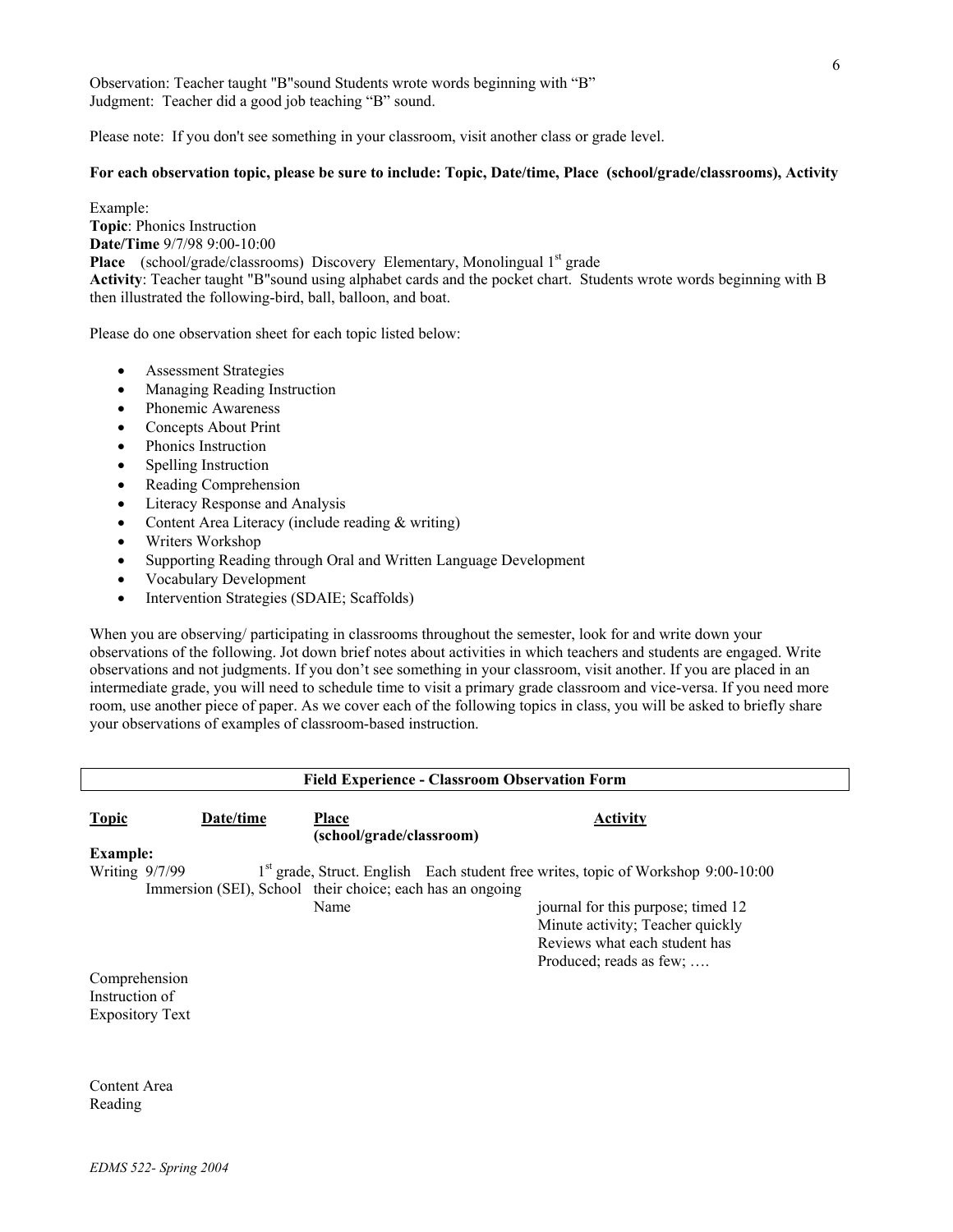Strategies for Second Language Learners

Content Area Writing

Writing Instruction – Writer's Workshop

Literary Response and Analysis

Independent Reading

Integration of Reading, Writing And Oral Language

Writing Assessment

## **HERE IS AN EXAMPLE OF HOW TO FILL OUT AN OBSERVATION FORM (You can use the** *Field Experience Observation Form* found on the last page of the syllabus. Remember to type in forms):

| <b>Topic</b>               | Date/time | <b>Place</b>                | Activity       |
|----------------------------|-----------|-----------------------------|----------------|
|                            |           | (school/grade/classroom)    |                |
| <b>Example:</b><br>Phonics | 2/2/03    | Richland, Gr. 1, Mrs. Smith | onset and rime |

Teacher introduced the rime "ate" to students reinforcing the "silent e rule" making the "a" a long sound. Students discussed the meaning of ate. Teacher provided a variety of letter cards and blend cards along with a word card sheet

ate. Students worked in pairs to try a variety of onset letters to build words. When students discovered a word they recorded it on their word card sheet. Teacher circulated and assisted students as needed, correcting some non-word choices "cate" and the difference in spelling for bait/bate. When students finished they shared the words they built with the class and words were added to a class chart entitled "The ate word family". Students then cut apart their word cards and read the words aloud to teacher and filed them in their word card box.

**Assessment:** Teacher assessed student's ability to build words during the partner work, then assessed their ability to blend sounds and read words by listening as they read the word cards.

**Strategies for English Language Learners:** Teacher worked with students who needed help with a few blend sound "ch, th". Teacher modeled saying the blend aloud having students watch mouth formation and placement of the tongue.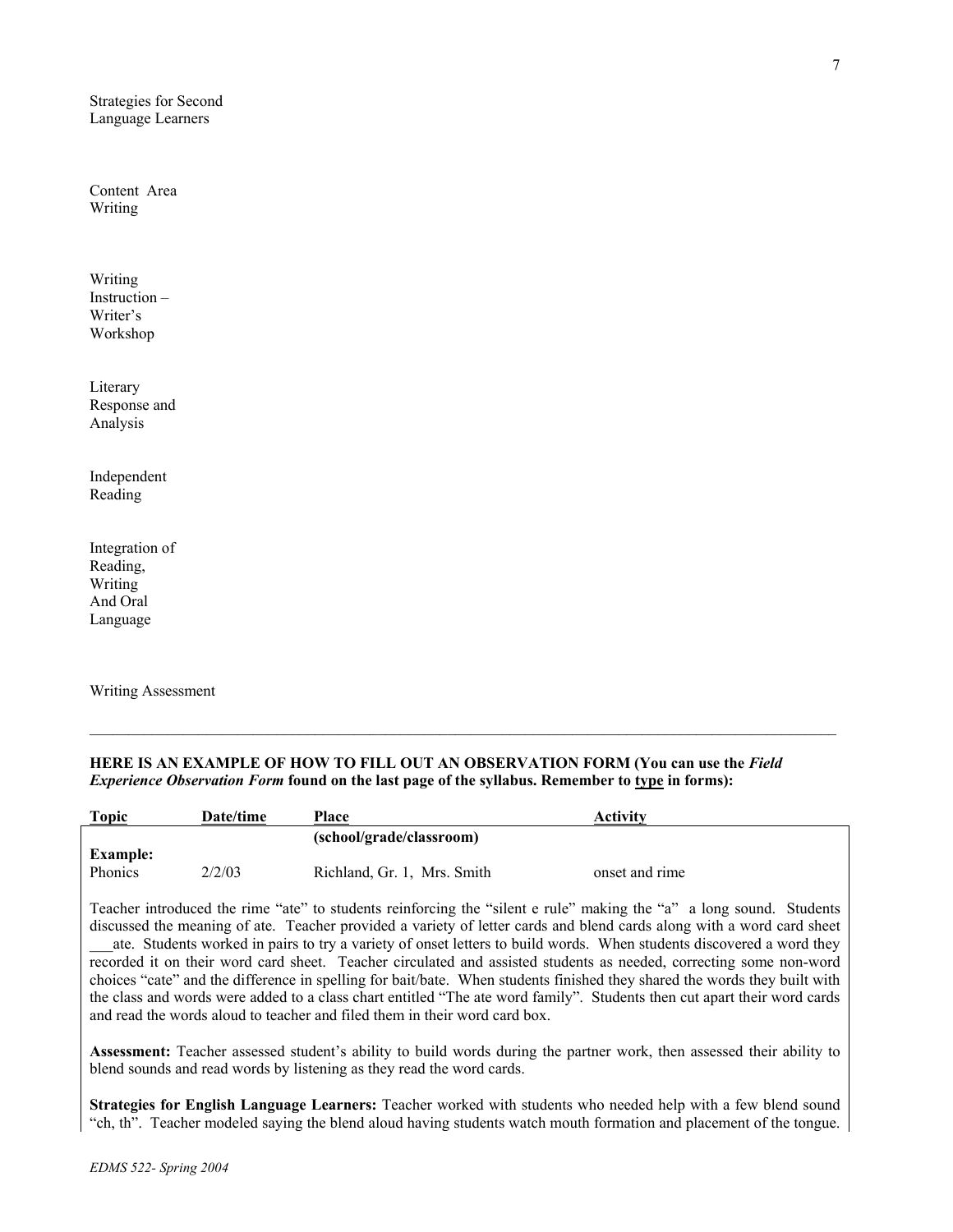Students said them orally and thought of words that used this blend, then realized that they do not work with "ate". Teacher asked meaning of words students had built with word cards to determine if students knew the word in English. Note: The students who created most of the non-words appeared to be ELL students and the vocabulary work became part of the lesson.

**Intervention Strategies:** Two students appeared to struggle to read the words they had built on their word cards. These students were partnered with more capable students who were helpful during the building of words. After the words were built and shared the teacher went to these students first, as other students were cutting word cards, and worked one-on-one to help them blend the sounds on the cards students appeared to improve with teacher assistance, the teacher then asked them to read their words again to a partner.

**Comments/Reflective notes** (e.g., What did you think of the lesson? What would you do to improve it?)

Mrs. Smith has a challenging class. Students were noisy and often off-task. Part of the problem was due to her illegible writing. I see now how important it is to write legibly for students.

Some students seemed to be bored with the lesson. I think they may be GATE students. Or perhaps it wasn't boredom it could be that there was too much information all at once. Maybe this lesson should actually be *two* lessons?

If you see more than one topic/activity being integrated during your lesson observation (i.e., a writing workshop, instruction of expository text, strategies for second language learners, content area writing, literary response and analysis, independent reading), you may combine the topics into a single written observation. For example, if you observe students being instructed in phonemic awareness and phonics, you may submit one written observation instead of two. However, be sure to clearly explain and justify why you combined more than one topic.

If in your assigned classroom you are unable to observe lessons related to some of the above six topics, you may complete the assignment in the following manner, in order of descending preference (i.e., #1 would be the most preferred manner, #2 would be the second option if #1 were not possible, etc.):

- Observe in another classroom
- Look for evidence of topics in your own classroom (e.g., on walls, lesson materials)
- Look for evidence of topics in another classroom (e.g., on walls, lesson materials)
- If you've been an aide or tutor, describe a lesson you may have seen or taught
- Find a lesson based on the topic (e.g., on the Web) and discuss it

**Case Study (35 points)** In this assignment you will observe students reading, to listen to them read and make instructional decisions for interventions based on your observations and assessments. Requirements are listed below.

Intermediate Case Study *Follow these steps to develop your case study (checklist attached):* 

**1. Select an intermediate student at your site who is experiencing difficulties with reading**. Explain the assessment project to your master teacher, and ask her/him to help you identify students – and don't shy away from second language learners or students with active IEPs. Discuss possible times for giving the assessments. You will probably need to meet with the student about 3 or 4 times. You will need to obtain written **parental permission** to work with this student (form attached in English and Spanish).

**2. Observe the student** in the classroom and other school areas. Take **anecdotal notes** about the student's interests and participation. Write a one-page **overview** about your student (including his/her age, gender, grade level, interests, ethnic and linguistic background, etc).

**3.** Implement the following **Assessments:**

**\* Don't try to assess the student in only one day.** If you think the student is getting tired, stop the assessment for the day and pick it up another day. An important part of the assessment process is developing a rapport with the student in which s/he is comfortable to fully participate.

## **Assessment procedures**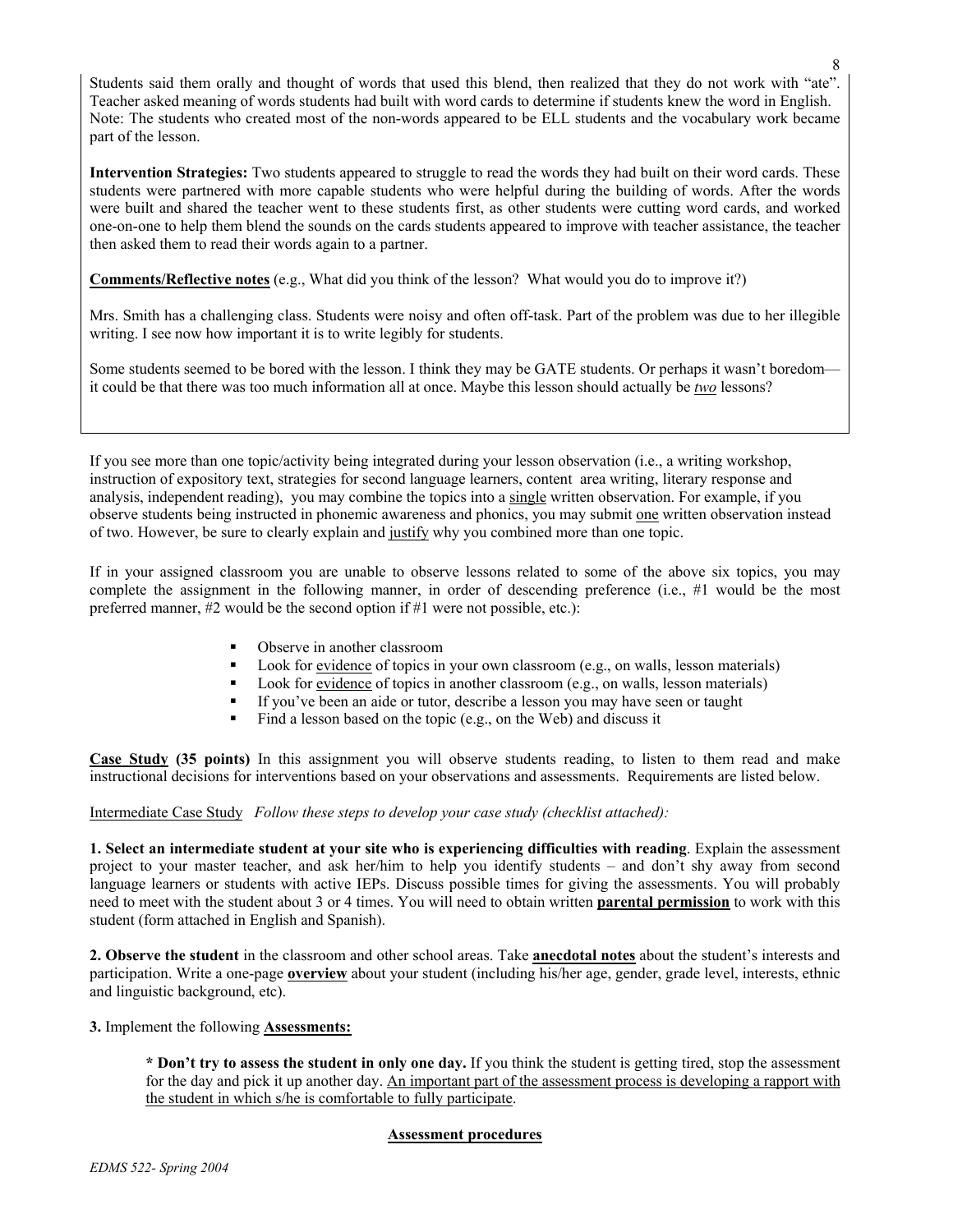- **3.1 Use the Reading and Writing Interview (form attached) with your student. Ask the questions. You may expand on the interview questions. Record the answers on tape. You will especially want to find out what kinds of things/topics the student is interested in so you can make some book recommendations. Write up the responses as part of your project.** 
	- **Note: In your analysis, you will want to draw some implications from the interview in relation to your observations and interactions with the student. How are the responses made by your student in the interview reflected in his/her writing, reading and miscues?**
- **3.2 Take Anecdotal records (see Tompkins, pp.100-101, for examples) of your student's classroom participation/interactions in language arts activities. You may include anecdotal notes of your student's interactions outside the classroom.**
- **3.3 Informal Oral Language Assessment. Obtain an oral language sample of the student. Observe your student's interactions and conversations in the classroom and/or other school areas. Take anecdotal notes of his/her vocabulary; language skills (conversational language/BICS and academic language/ CALP; check Gibbons, chapter 2); listening skills (e.g., ability to take turns during the conversation, and respond appropriately to questions, see Gibbons, chapter 4); organization and presentation of ideas.**

## **3.4 Writing Sample:**

**a) Select a couple of writing samples from the student's classroom work. Also, ask your master teacher for a copy of the district's writing rubric.** 

**Note: Use Gibbons' (chapter 9), Tompkins (pp. 94-97), Johns (p.333), and/or CA Reading/Language arts framework as guidelines to organize and guide your analysis. Analyze the student's stage of spelling development - use Tompkins (pp. 98-99 and 182-185).** 

**Important:** Take notes as you work with your student (for example, your student's behavior during the activity, reactions to the activity, comments, etc.). They'll provide additional information for your analysis of the student's responses, and instructional plan.

## **3.5 Word list (Word recognition in isolation).**

Use Johns (form A). Start at 2 to 3 grade levels below your student's grade level placement.

## 3.6 **Text reading level**:

Use your student's graded word list score to ascertain the level at which you will have your student begin to read the reading passage. You should start at two grade levels below the student's independent level on the word lists. *Note that you will administering two types of passages – one narrative and one expository. Each passage has to be examined separately.*

(a) Oral Reading (Word recognition in context/miscue analysis). Use Johns' narrative and expository passages, and use Johns' instructor form to take a running record and record the student's reading and miscues. Audiotape the student's reading. Listen to the tape.

Analyze the miscues made by your student using what you know about this student (use the miscue analysis handout - handed out in class, or Johns' form, p. 61) to analyze the miscues made by the student). Look for trends and patterns. What cues did your student use to make meaning? What are the strengths of your student? Use the analysis sheets in the John's. You may transfer that information to the "case study grid" (attached) to record data about your student. Write your analysis in a clear manner. As you write your analysis, consider your original reading interview and consider how the answers given by the student during the interview connect to the miscues. Also consider the quality of the retelling and how you think that is related to the miscues.

- (b) Silent Reading. Use Johns' narrative and expository passages. Expository will be used only if your student is at or above grade 3 level.
- *(c)* Retelling and Reading Comprehension. **Before your student reads the John's narrative or expository passage, be sure to tell him/her that you will be asking him/her to retell the story**. Ask the comprehension questions as listed in *Johns.* You may transcribe the retelling word for word, designating who is talking (T for teacher or you, and S for student). Use the criteria provided in the John's to analyze the student's retelling. *The student may not look back at the text to answer comprehension questions.*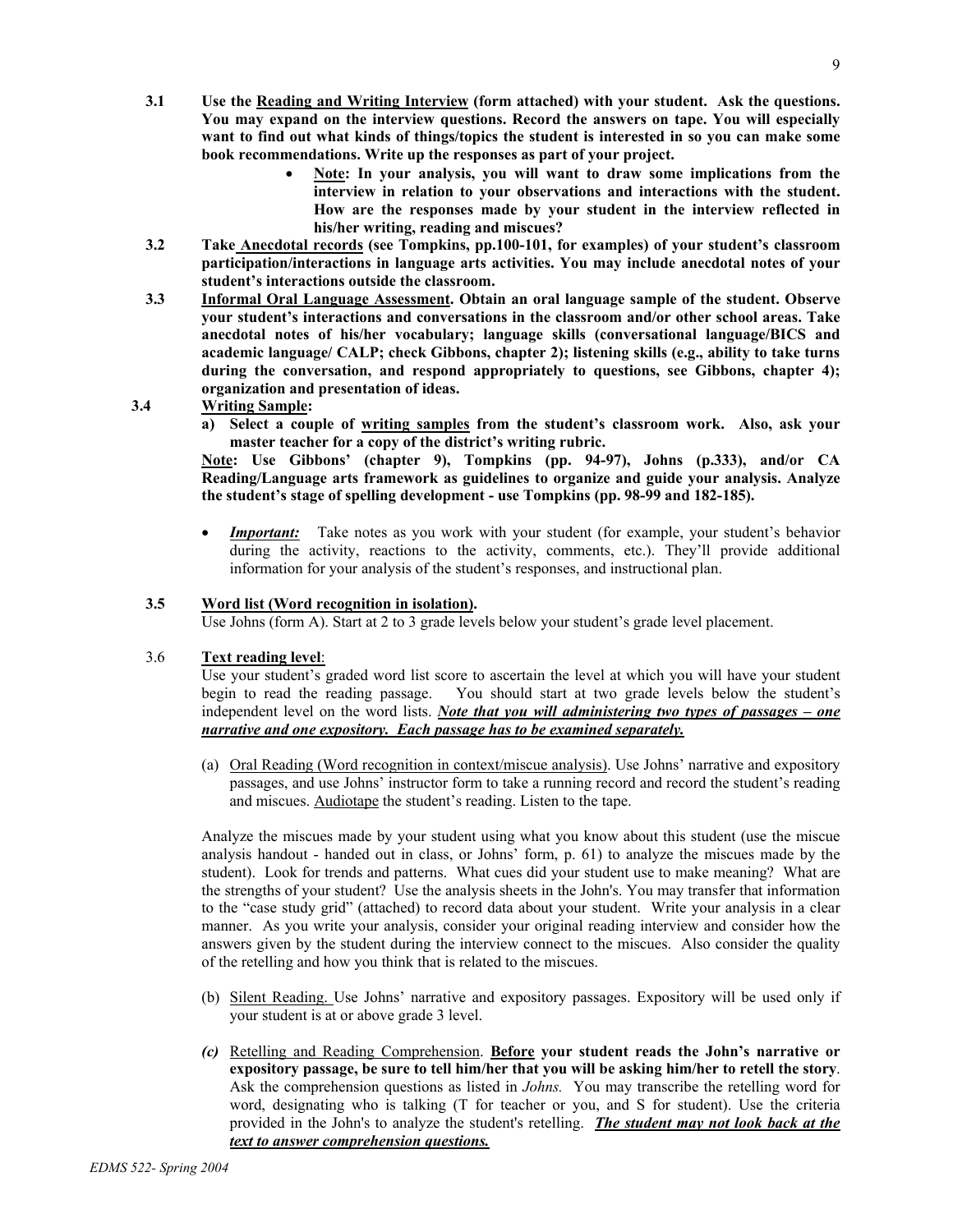- (d) Optional: Listening Level. *This is to be used when you find that data collected in the oral as well as the silent samples do not reveal consistent data.* Read a passage to the student (form C) and ask for a retelling as well as comprehension questions to determine the highest level of understanding the student has of material read to them.
	- Important: Use Johns' forms to analyze the student's independent, instructional and frustration levels (narrative and/or expository passages) for oral reading, silent reading, retelling, and reading comprehension.

**4. Analysis:** For each assessment measure, summarize what you learned about your student's **strengths** (very important – **what s/he can do**) and **needs** (what s/he needs to work on). Re-read the assessment procedures (k-1 or 2-6) for additional information and guidelines for the analysis process. Identify *patterns* that you may see across assessment results (for example, your student said in the interview that when s/he does not know the word, s/he sounds it out. Your running records and miscue analysis also shows that the student's only decoding strategy is attempting to sound out new words). These patterns will help you identify an appropriate instructional plan.

You may use the Case Study grid (attached) to organize the information.

#### **5. Instructional Recommendations**:

Based on the information you have gathered about the student, discuss his or her strengths (very important what can he or she do) and weaknesses (what does this student need to work on). Design an Instructional Plan for your student. You are the teacher. Knowing what you know about your student as a result of your assessments, what areas should an appropriate instructional plan focus on? Why? Refer to the standards in the Reading/Language Arts Framework for CA Public Schools for your child's grade level to guide you as you design the intervention plan. Make sure to:

- Identify areas of strength and need (minimum of 4 total) that an instructional plan should focus on how a teacher builds on the student's strengths and address his/her needs. Select two areas in reading, and one area in writing and oral language.
- Provide specific instructional recommendations for each area (reading, writing and oral language). List one example of an appropriate strategy and/or activity for each identified area. Look for examples in the course readings. For each instructional recommendation, explain why you selected it and how it is going to help your student (see the guiding questions listed in the Case Study grid).

You might also make recommendations for the student and parents: what can the student do on his or her own that is not dependent on the teacher.

You may discuss your instructional plan with your master teacher, and if possible, implement parts of it.

#### **6. Reflection** (minimum of 1 page single-spaced).

What did you learn about assessment through the process of developing this project? What did you learn about children's reading, writing and oral language learning and development? What did you learn about developing an instructional plan and making instructional decisions? Did anything in the process surprise you? Based on your classroom observations of reading and writing as well as on what you learned in the assessment and instructional plan process, what would you do differently or try differently? What other scaffolds or strategies would you include? How would you use them? What other interventions would you try? What would your next steps in assessment be? Reflect on how the knowledge you have gained may help you as a-soon-to-be first year teacher.

#### **So that the case study is more manageable, below is a schedule that will help you pace yourself and complete the work in increments:**

### **Due February 5**

**Section 1:** Word list: Use the graded word lists to ascertain the level at which you will have your student begin to read the reading passage. Start at 2 to 3 grade levels below your student's grade level placement.

#### **Due February 12**

**Section 2:** Student Reading: Use a narrative text. Make sure that you have an exact copy of each text. Record (on audio tape) the student reading each text so you can listen to it again while conducting an analysis.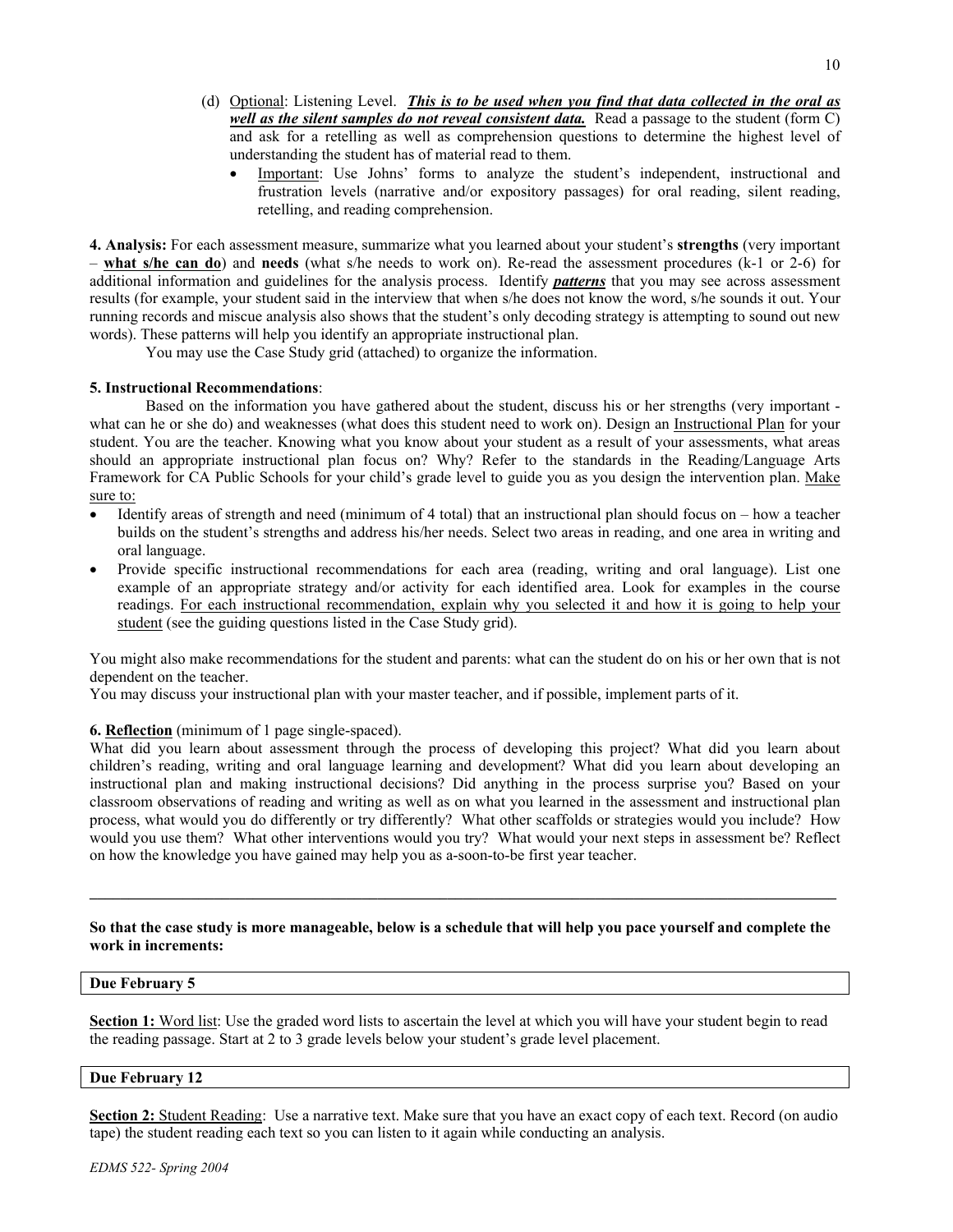**Section 3:** Retelling: Before the student reads each text, tell him/her that you will be asking him/her to retell the story. After s/he reads, ask the comprehension questions as listed in the John's IRI. Also, use the criteria provided in the Johns to analyze the student's retelling.

#### **Due February 19**

**Section 4:** Miscue Analysis: Listen to the tape of the student reading the narrative text. First, mark the miscues on your copy of the narrative text. Next, use the *Johns* to record and analyze the miscues. What cues did the child use to make meaning? What are his/her strengths? Use the analysis sheets in the John's and transfer that information to the assessment grid provided to record data about your student. Finally, for your case study write your analysis of the student's reading in a clear manner on the assessment grid. Consider how the answers given by the student in your original reading interview might connect to the miscues the students made. Also consider the quality of the retelling and how you think that is related to the miscues.

#### **Due February 26**

**Section 5:** Recommendations: Take the role of a literacy consultant. Look at ALL the information that you have gathered about the child. Collect it in the Data Collection Grid. Using the data, describe what you believe are the child's strengths in language arts and areas for improvement in language arts. Based on your assessment of this child's strengths and areas for improvement, make 2 or 3 **specific** instructional recommendations for using the child's strengths to help him/her improve in reading and writing for the child's teacher[required], the child's parents [optional], and the child [optional].

### **Due March 4**

**Section 6:** Instructional Plan: Take the role of a teacher. Using the recommendations of the literacy consultant, design an instructional plan/intervention plan for the child. Decide on one or two focus areas for improvement, determine the goal(s), and describe at least three steps to help the child reach the goal(s).

#### **Due March 11, together with entire case study (DRAFT)**

**Section 7:** Reflection: Based on what you've learned about the child's literacy learning, what would you do differently or try differently to help the child develop their literacy? What other scaffolds or strategies would you use? How would you use them? What other interventions would you try? What would your next steps in assessment be?

**Section 8:** Appendix: Include the reading and writing interviews, the *Johns'* forms, writing samples, and writing rubric.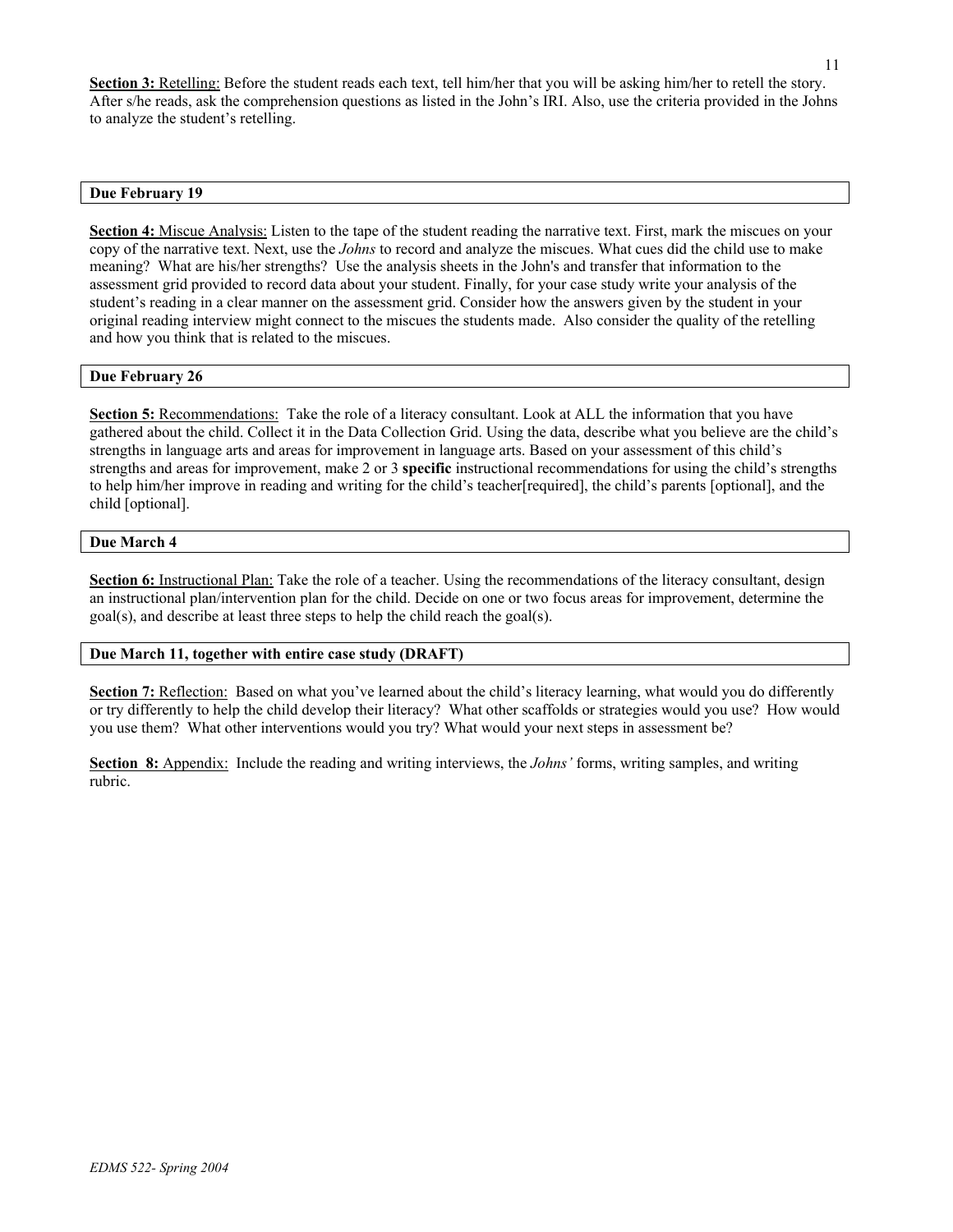| Week 1<br>- Introductions<br>January 22<br>- Go over syllabus<br>Week 2<br>- Connecting semester 1 with semester 2<br>Moore and Cunningham, Chapter 2<br>January 29<br>Week 3<br>- Comprehension in the content areas<br>John's Basic Reading Inventory (Read through it)<br>February 5<br>Moore and Cunningham, Chapter 5<br>DUE: CS-S1 (Case Study-Section 1)<br>Week 4<br>- Content area reading and writing<br>Piazza, Chapters 6<br>Tompkins, Chapters 8 and 9<br>February 12<br>DUE: CS-S2, S2 (Case Study-Sections 2 & 3)<br>Week 5<br>- Content area reading and writing<br>Tompkins, Chapter 14<br>February 19<br>Moore and Cunningham, Chapter 7<br>DUE: CS-S4<br>Week 6<br>-Writing workshop<br>Piazza, Chapter 1<br>Tompkins, Chapter 12<br>February 26<br>DUE: CS-S5<br>Week 7<br>- Literary response and analysis<br>Tompkins, Chapters 10 and 11<br>March 4<br>DUE: CS-S6<br>-Independent reading<br>Week 8<br>- Integrating reading, writing, and oral<br>Moore and Cunningham, Chapters 3 and 9<br>March 11<br><b>DUE: CS-S7, S8</b><br>language<br>-Grade level access for ELLs<br><b>DUE: Entire Case Study (DRAFT)</b><br>Week 9<br>-Supporting grade level access in writing<br>Moore and Cunningham, Chapter 4<br>March 18<br>-Focusing on specific genres of writing:<br>Piazza, Chapter 7<br>standards based topics modules<br>- Developing rubrics<br>Week 10<br>-Academic oral language development and its<br>Piazza, Chapters 3 and 4<br>March 25<br>relationship to writing<br>Moore and Cunningham, Chapters 6 and 8<br>-Study Skills<br>Week 11<br>April 8<br>Week 12<br>Guest speaker<br>To be announced<br>April 15<br>Writing Strategy Lesson Plan Presentations<br>Week 13<br>To be announced<br>April 22<br>Writing Strategy Lesson Plan Presentations<br>Week 14<br>(Work on case study)<br>April 29<br>Week 15<br>Case Study conferences<br>Case Study due | <b>Date</b> | <b>Topic</b> | Due today |
|--------------------------------------------------------------------------------------------------------------------------------------------------------------------------------------------------------------------------------------------------------------------------------------------------------------------------------------------------------------------------------------------------------------------------------------------------------------------------------------------------------------------------------------------------------------------------------------------------------------------------------------------------------------------------------------------------------------------------------------------------------------------------------------------------------------------------------------------------------------------------------------------------------------------------------------------------------------------------------------------------------------------------------------------------------------------------------------------------------------------------------------------------------------------------------------------------------------------------------------------------------------------------------------------------------------------------------------------------------------------------------------------------------------------------------------------------------------------------------------------------------------------------------------------------------------------------------------------------------------------------------------------------------------------------------------------------------------------------------------------------------------------------------------------------------------------------------------------------------------------------------------------------|-------------|--------------|-----------|
|                                                                                                                                                                                                                                                                                                                                                                                                                                                                                                                                                                                                                                                                                                                                                                                                                                                                                                                                                                                                                                                                                                                                                                                                                                                                                                                                                                                                                                                                                                                                                                                                                                                                                                                                                                                                                                                                                                  |             |              |           |
|                                                                                                                                                                                                                                                                                                                                                                                                                                                                                                                                                                                                                                                                                                                                                                                                                                                                                                                                                                                                                                                                                                                                                                                                                                                                                                                                                                                                                                                                                                                                                                                                                                                                                                                                                                                                                                                                                                  |             |              |           |
|                                                                                                                                                                                                                                                                                                                                                                                                                                                                                                                                                                                                                                                                                                                                                                                                                                                                                                                                                                                                                                                                                                                                                                                                                                                                                                                                                                                                                                                                                                                                                                                                                                                                                                                                                                                                                                                                                                  |             |              |           |
|                                                                                                                                                                                                                                                                                                                                                                                                                                                                                                                                                                                                                                                                                                                                                                                                                                                                                                                                                                                                                                                                                                                                                                                                                                                                                                                                                                                                                                                                                                                                                                                                                                                                                                                                                                                                                                                                                                  |             |              |           |
|                                                                                                                                                                                                                                                                                                                                                                                                                                                                                                                                                                                                                                                                                                                                                                                                                                                                                                                                                                                                                                                                                                                                                                                                                                                                                                                                                                                                                                                                                                                                                                                                                                                                                                                                                                                                                                                                                                  |             |              |           |
|                                                                                                                                                                                                                                                                                                                                                                                                                                                                                                                                                                                                                                                                                                                                                                                                                                                                                                                                                                                                                                                                                                                                                                                                                                                                                                                                                                                                                                                                                                                                                                                                                                                                                                                                                                                                                                                                                                  |             |              |           |
|                                                                                                                                                                                                                                                                                                                                                                                                                                                                                                                                                                                                                                                                                                                                                                                                                                                                                                                                                                                                                                                                                                                                                                                                                                                                                                                                                                                                                                                                                                                                                                                                                                                                                                                                                                                                                                                                                                  |             |              |           |
|                                                                                                                                                                                                                                                                                                                                                                                                                                                                                                                                                                                                                                                                                                                                                                                                                                                                                                                                                                                                                                                                                                                                                                                                                                                                                                                                                                                                                                                                                                                                                                                                                                                                                                                                                                                                                                                                                                  |             |              |           |
|                                                                                                                                                                                                                                                                                                                                                                                                                                                                                                                                                                                                                                                                                                                                                                                                                                                                                                                                                                                                                                                                                                                                                                                                                                                                                                                                                                                                                                                                                                                                                                                                                                                                                                                                                                                                                                                                                                  |             |              |           |
|                                                                                                                                                                                                                                                                                                                                                                                                                                                                                                                                                                                                                                                                                                                                                                                                                                                                                                                                                                                                                                                                                                                                                                                                                                                                                                                                                                                                                                                                                                                                                                                                                                                                                                                                                                                                                                                                                                  |             |              |           |
|                                                                                                                                                                                                                                                                                                                                                                                                                                                                                                                                                                                                                                                                                                                                                                                                                                                                                                                                                                                                                                                                                                                                                                                                                                                                                                                                                                                                                                                                                                                                                                                                                                                                                                                                                                                                                                                                                                  |             |              |           |
|                                                                                                                                                                                                                                                                                                                                                                                                                                                                                                                                                                                                                                                                                                                                                                                                                                                                                                                                                                                                                                                                                                                                                                                                                                                                                                                                                                                                                                                                                                                                                                                                                                                                                                                                                                                                                                                                                                  |             |              |           |
|                                                                                                                                                                                                                                                                                                                                                                                                                                                                                                                                                                                                                                                                                                                                                                                                                                                                                                                                                                                                                                                                                                                                                                                                                                                                                                                                                                                                                                                                                                                                                                                                                                                                                                                                                                                                                                                                                                  |             |              |           |
|                                                                                                                                                                                                                                                                                                                                                                                                                                                                                                                                                                                                                                                                                                                                                                                                                                                                                                                                                                                                                                                                                                                                                                                                                                                                                                                                                                                                                                                                                                                                                                                                                                                                                                                                                                                                                                                                                                  |             |              |           |
|                                                                                                                                                                                                                                                                                                                                                                                                                                                                                                                                                                                                                                                                                                                                                                                                                                                                                                                                                                                                                                                                                                                                                                                                                                                                                                                                                                                                                                                                                                                                                                                                                                                                                                                                                                                                                                                                                                  |             |              |           |
|                                                                                                                                                                                                                                                                                                                                                                                                                                                                                                                                                                                                                                                                                                                                                                                                                                                                                                                                                                                                                                                                                                                                                                                                                                                                                                                                                                                                                                                                                                                                                                                                                                                                                                                                                                                                                                                                                                  |             |              |           |
|                                                                                                                                                                                                                                                                                                                                                                                                                                                                                                                                                                                                                                                                                                                                                                                                                                                                                                                                                                                                                                                                                                                                                                                                                                                                                                                                                                                                                                                                                                                                                                                                                                                                                                                                                                                                                                                                                                  |             |              |           |
|                                                                                                                                                                                                                                                                                                                                                                                                                                                                                                                                                                                                                                                                                                                                                                                                                                                                                                                                                                                                                                                                                                                                                                                                                                                                                                                                                                                                                                                                                                                                                                                                                                                                                                                                                                                                                                                                                                  |             |              |           |
|                                                                                                                                                                                                                                                                                                                                                                                                                                                                                                                                                                                                                                                                                                                                                                                                                                                                                                                                                                                                                                                                                                                                                                                                                                                                                                                                                                                                                                                                                                                                                                                                                                                                                                                                                                                                                                                                                                  |             |              |           |
|                                                                                                                                                                                                                                                                                                                                                                                                                                                                                                                                                                                                                                                                                                                                                                                                                                                                                                                                                                                                                                                                                                                                                                                                                                                                                                                                                                                                                                                                                                                                                                                                                                                                                                                                                                                                                                                                                                  |             |              |           |
|                                                                                                                                                                                                                                                                                                                                                                                                                                                                                                                                                                                                                                                                                                                                                                                                                                                                                                                                                                                                                                                                                                                                                                                                                                                                                                                                                                                                                                                                                                                                                                                                                                                                                                                                                                                                                                                                                                  |             |              |           |
|                                                                                                                                                                                                                                                                                                                                                                                                                                                                                                                                                                                                                                                                                                                                                                                                                                                                                                                                                                                                                                                                                                                                                                                                                                                                                                                                                                                                                                                                                                                                                                                                                                                                                                                                                                                                                                                                                                  |             |              |           |
|                                                                                                                                                                                                                                                                                                                                                                                                                                                                                                                                                                                                                                                                                                                                                                                                                                                                                                                                                                                                                                                                                                                                                                                                                                                                                                                                                                                                                                                                                                                                                                                                                                                                                                                                                                                                                                                                                                  |             |              |           |
|                                                                                                                                                                                                                                                                                                                                                                                                                                                                                                                                                                                                                                                                                                                                                                                                                                                                                                                                                                                                                                                                                                                                                                                                                                                                                                                                                                                                                                                                                                                                                                                                                                                                                                                                                                                                                                                                                                  |             |              |           |
|                                                                                                                                                                                                                                                                                                                                                                                                                                                                                                                                                                                                                                                                                                                                                                                                                                                                                                                                                                                                                                                                                                                                                                                                                                                                                                                                                                                                                                                                                                                                                                                                                                                                                                                                                                                                                                                                                                  |             |              |           |
|                                                                                                                                                                                                                                                                                                                                                                                                                                                                                                                                                                                                                                                                                                                                                                                                                                                                                                                                                                                                                                                                                                                                                                                                                                                                                                                                                                                                                                                                                                                                                                                                                                                                                                                                                                                                                                                                                                  |             |              |           |
|                                                                                                                                                                                                                                                                                                                                                                                                                                                                                                                                                                                                                                                                                                                                                                                                                                                                                                                                                                                                                                                                                                                                                                                                                                                                                                                                                                                                                                                                                                                                                                                                                                                                                                                                                                                                                                                                                                  |             |              |           |
|                                                                                                                                                                                                                                                                                                                                                                                                                                                                                                                                                                                                                                                                                                                                                                                                                                                                                                                                                                                                                                                                                                                                                                                                                                                                                                                                                                                                                                                                                                                                                                                                                                                                                                                                                                                                                                                                                                  |             |              |           |
|                                                                                                                                                                                                                                                                                                                                                                                                                                                                                                                                                                                                                                                                                                                                                                                                                                                                                                                                                                                                                                                                                                                                                                                                                                                                                                                                                                                                                                                                                                                                                                                                                                                                                                                                                                                                                                                                                                  |             |              |           |
|                                                                                                                                                                                                                                                                                                                                                                                                                                                                                                                                                                                                                                                                                                                                                                                                                                                                                                                                                                                                                                                                                                                                                                                                                                                                                                                                                                                                                                                                                                                                                                                                                                                                                                                                                                                                                                                                                                  |             |              |           |
|                                                                                                                                                                                                                                                                                                                                                                                                                                                                                                                                                                                                                                                                                                                                                                                                                                                                                                                                                                                                                                                                                                                                                                                                                                                                                                                                                                                                                                                                                                                                                                                                                                                                                                                                                                                                                                                                                                  | May 6       |              |           |
| Week 16<br>Case Study conferences<br>Case Study due<br>May 13                                                                                                                                                                                                                                                                                                                                                                                                                                                                                                                                                                                                                                                                                                                                                                                                                                                                                                                                                                                                                                                                                                                                                                                                                                                                                                                                                                                                                                                                                                                                                                                                                                                                                                                                                                                                                                    |             |              |           |

**Course Outline** *Timeline Subject to Change Based on Student Needs*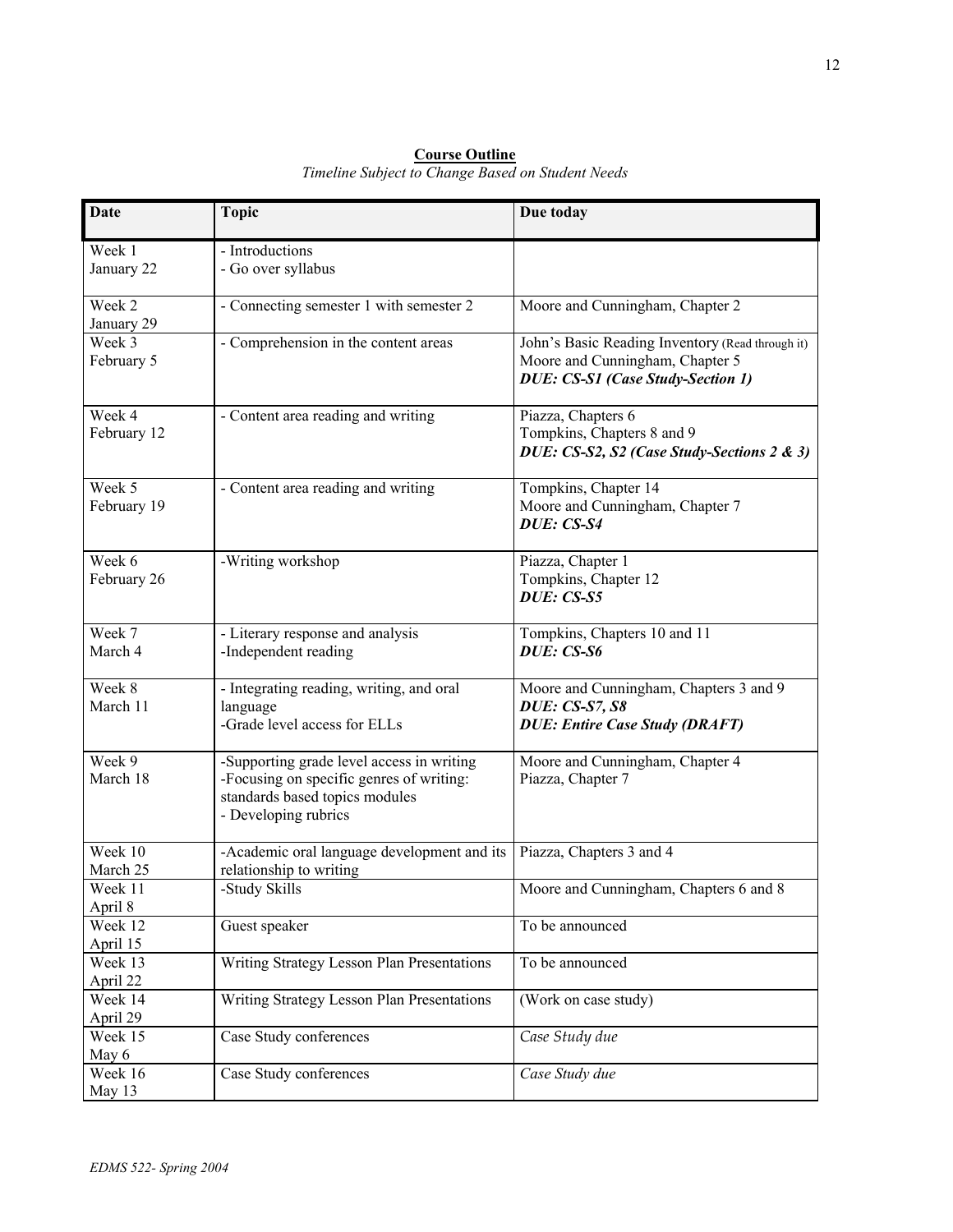Authorization to work with English Learners Competencies (EDMS 555 stresses competencies highlighted in bold)

| PART 1:<br><b>LANGUAGE STRUCTURE</b><br><b>AND FIRST- AND SECOND-</b><br><b>LANGUAGE DEVELOPMENT</b>                                                   | PART 2: METHODOLOGY<br>OF BILINGUAL, ENGLISH<br><b>LANGUAGE</b><br>DEVELOPMENT, AND<br><b>CONTENT INSTRUCTION</b>                 | <b>PART 3:</b><br><b>CULTURE AND</b><br><b>CULTURAL DIVERSITY</b>                                      |
|--------------------------------------------------------------------------------------------------------------------------------------------------------|-----------------------------------------------------------------------------------------------------------------------------------|--------------------------------------------------------------------------------------------------------|
| I. Language Structure and<br>Use: Universals and<br>Differences (including the<br>structure of English)                                                | 2. Theories and Methods of<br><b>Bilingual Education</b>                                                                          | I. The Nature<br>Culture<br>3.                                                                         |
| A. The sound systems of<br>language (phonology)                                                                                                        | A. Foundations                                                                                                                    | A. Definitions of culture                                                                              |
| B. Word formation<br>(morphology)                                                                                                                      | B. Organizational models:<br>What works for whom?                                                                                 | B. Perceptions of culture                                                                              |
| C. Syntax                                                                                                                                              | C. Instructional strategies                                                                                                       | C. Intragroup differences (e.g.,<br>ethnicity, race, generations,<br>and micro-cultures)               |
| D. Word meaning (semantics)                                                                                                                            | II. Theories and Methods for<br>Instruction In and Through<br>English                                                             | D. Physical geography and its<br>effects on culture                                                    |
| E. Language in context                                                                                                                                 | A. Teacher delivery for both<br>English language<br>development and content<br>instruction                                        | E. Cultural congruence                                                                                 |
| F. Written discourse                                                                                                                                   | B. Approaches with a focus on<br>English language<br>development                                                                  | II. Manifestations of Culture:<br><b>Learning About Students</b>                                       |
| G. Oral discourse                                                                                                                                      | C. Approaches with a focus on<br>content area instruction<br>(specially designed academic<br>instruction delivered in<br>English) | A. What teachers should learn<br>about their students                                                  |
| H. Nonverbal communication                                                                                                                             | D. Working with<br>paraprofessionals                                                                                              | B. How teachers can learn<br>about their students                                                      |
| II. Theories and Factors in<br>First- and Second-Language<br>Development                                                                               | III. Language and Content<br>Area Assessment                                                                                      | C. How teachers can use what<br>they learn about their<br>students (culturally<br>responsive pedagogy) |
| A. Historical and current<br>theories and models of<br>language analysis that have<br>implications for second-<br>language development and<br>pedagogy | A. Purpose                                                                                                                        | III. Cultural Context                                                                                  |
| B. Psychological factors<br>affecting first- and second-<br>language development                                                                       | B. Methods                                                                                                                        | A. Concepts of cultural contact                                                                        |
| C. Socio-cultural factors<br>affecting first- and second-<br>language development                                                                      | C. State mandates                                                                                                                 | B. Stages of individual cultural<br>contact                                                            |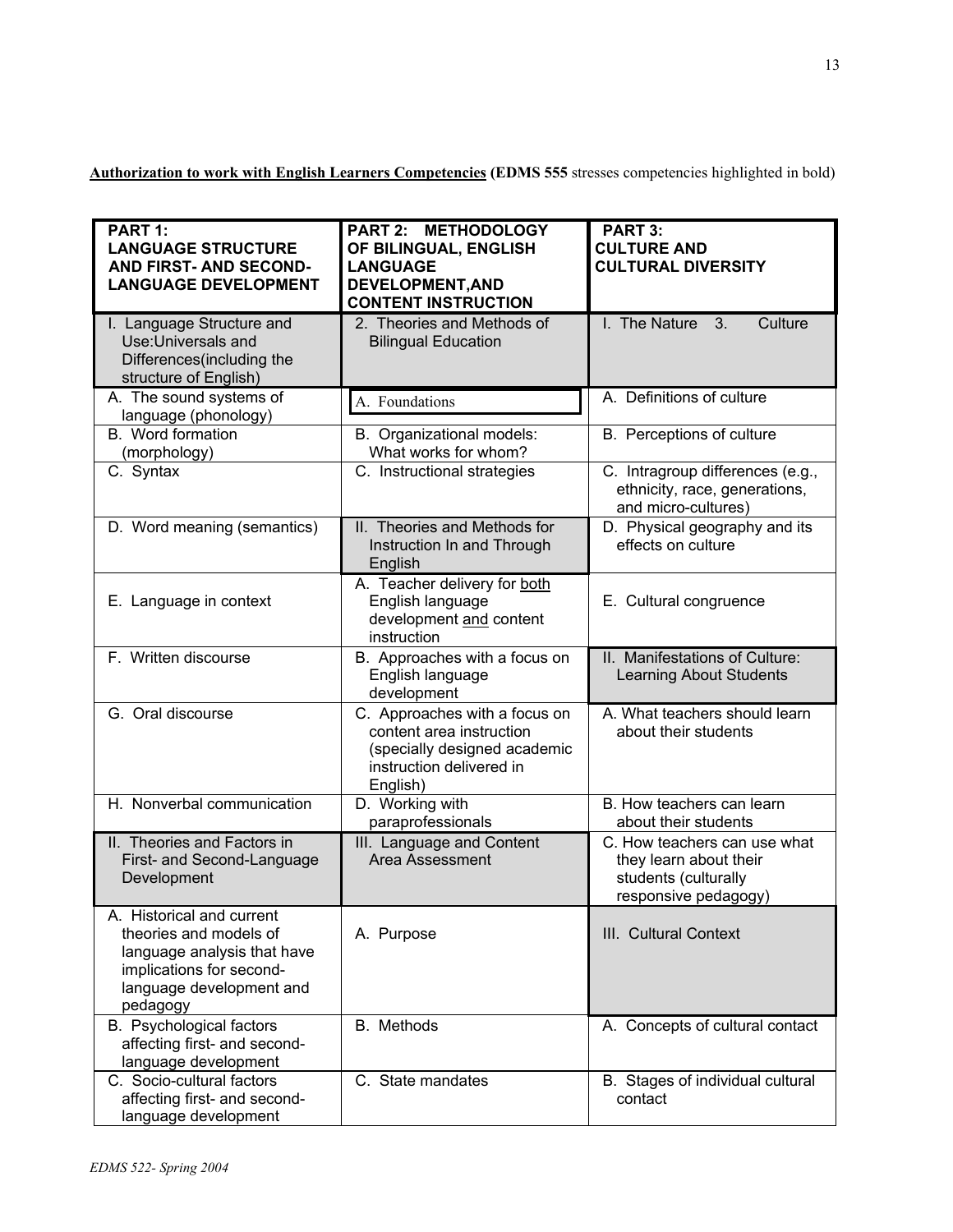| D. Pedagogical factors<br>affecting first- and second-<br>language development | E. Limitations of assessment | C. The dynamics of prejudice             |
|--------------------------------------------------------------------------------|------------------------------|------------------------------------------|
| E. Political factors affecting<br>first- and second-language<br>development    | E. Technical concepts        | D. Strategies for conflict<br>resolution |

## **Writing Strategy Lesson Evaluation**

**Names of Group Members \_\_\_\_\_\_\_\_\_\_\_\_\_\_\_\_\_\_\_\_\_\_\_\_\_\_\_\_\_\_\_\_\_\_\_\_\_\_\_\_\_\_\_\_\_\_\_\_\_\_\_\_\_\_\_\_** 

**1. Did** *each* **group member have a significant role in the presentation? (i.e., was it balanced? -- who did what?)** 

**\_\_\_\_\_\_\_\_\_\_\_\_\_\_\_\_\_\_\_\_\_\_\_\_\_\_\_\_\_\_\_\_\_\_\_\_\_\_\_\_\_\_\_\_\_\_\_\_\_\_\_\_\_\_\_Date: \_\_\_\_\_\_\_\_\_\_\_\_\_\_\_\_\_\_\_** 

**2. What grade would you give the** *activity* **presented in conjunction with the lesson? Why?** 

**3a. What were the** *strengths* **of the presentation?** 

**3b. Name at least two (2) ways in which the group could have** *improved* **the presentation.** 

**4.** *Overall***, what grade would you give the group for the presentation? \_\_\_\_\_\_** 

**5. Other comments about the presentation, positive and otherwise…** 

14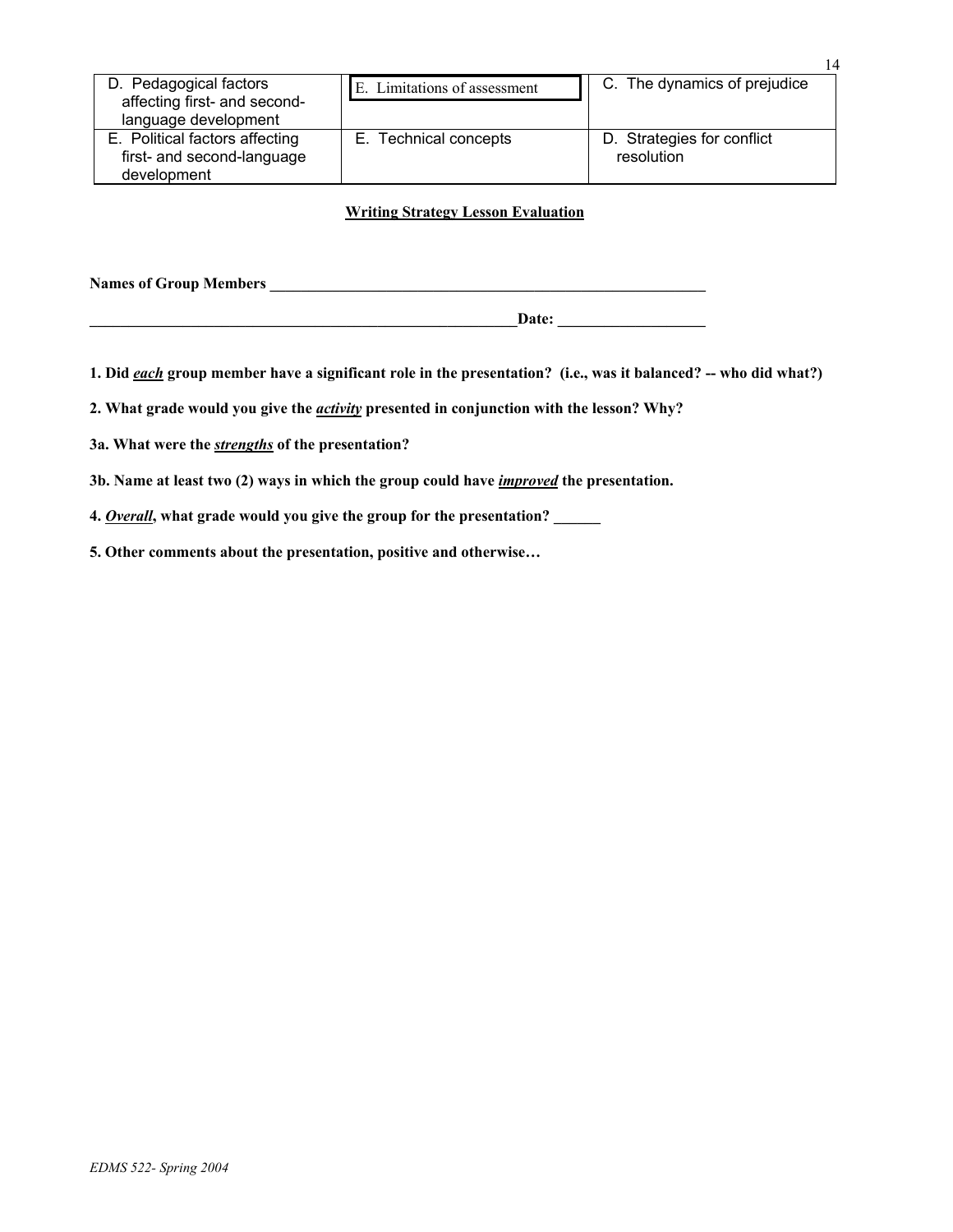## **Case Study Rubric**

| Name | Date                                                                                                                                                                                                        |                       |  |  |
|------|-------------------------------------------------------------------------------------------------------------------------------------------------------------------------------------------------------------|-----------------------|--|--|
|      | Your case study assignment was worth a total of 35 points. You will find a list of the items listed in the case study<br>packet and discussed in class that should be included in your final project below. |                       |  |  |
|      | Overview/Introduction of your student<br>(and parent permission form)                                                                                                                                       | (2 points)            |  |  |
|      | Data from the administration of k-1 or 2-6 assessment procedures<br>(administration forms, your notes and student responses)                                                                                | $(9$ points)          |  |  |
|      | Analysis of your student responses                                                                                                                                                                          | $(9$ points)          |  |  |
|      | Instructional recommendations                                                                                                                                                                               | $(11 \text{ points})$ |  |  |
|      | Identify areas of strength and need (minimum of 4 total) that an instructional plan should focus on $-$                                                                                                     |                       |  |  |
|      | how a teacher could build on the student's strengths and address his/her needs. Select two areas in<br>reading, and one area in writing and oral language.                                                  |                       |  |  |

• Provide an example of an appropriate strategy and/or activity for each identified area. Look for examples in the course readings. For each instructional recommendation, explain why you selected it and how it is going to help your student.

Reflection (3 points)<br>Overall presentation and organization (3 point) (1 point) Overall presentation and organization (including table of contents)

Total (35 points)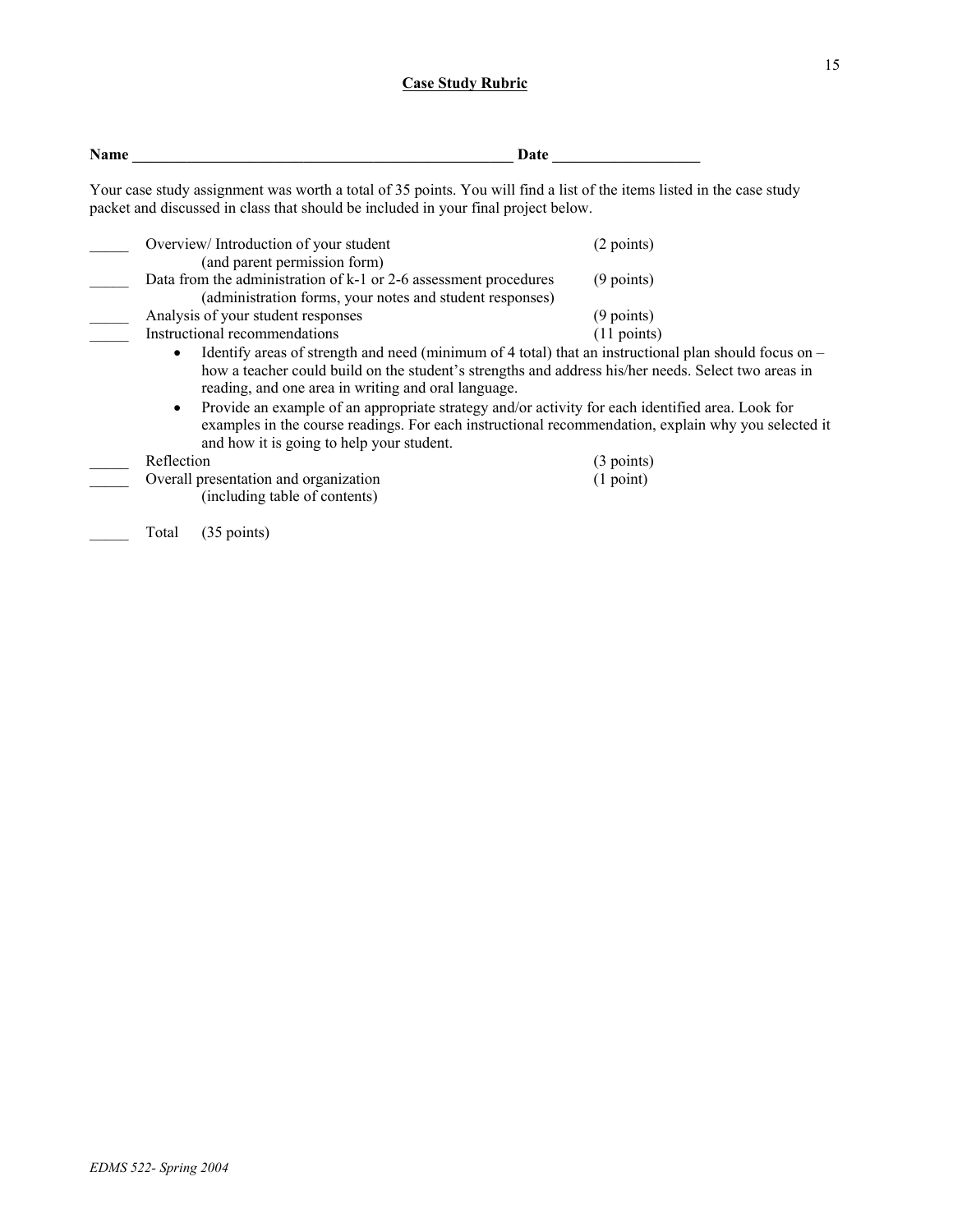- **\_\_\_ 1. Select a student (who is experiencing difficulty in reading) with your master teacher's assistance, and talk about your assessment schedule.**
- **\_\_\_ 2. Obtain written parental permission.**
- **\_\_\_ 3. Begin process of establishing rapport with your student.**
- **\_\_\_ 4. Start your observations take Anecdotal Records of your student's participation in classroom**
- **activities involving reading, writing, listening and speaking.**
- **\_\_\_ 5. Informal Oral Language Assessment. Observe and take anecdotal notes of your student's interactions and conversations in the classroom and/or other school areas.**
- 
- **\_\_\_ 7. Select a Writing Sample from your student's classroom work.**
- **4. Comparison 1. Alter Startup Interview.** If possible, record the answers on audiotape.<br>
2. Select a <u>Writing Sample</u> from your student's classroom work.<br> **3. <u>Analysis</u>**. For each assessment measure, summarize what you **\_\_\_ 8. Analysis. For each assessment measure, summarize what you learned about your student's strengths and needs. Re-read the instructions listed in the "assessment procedures" section.**
- **\_\_\_ 9. Develop an Instructional Plan based on your student's strengths and needs. See instructions in "instructional recommendations" section.**
- **\_\_\_ 10. Write a Reflection (1 page minimum) of what you learned through the case study project and how the knowledge you gained will help your teaching. See guiding questions in the case study packet.**
- **\_\_\_ 11. Write a one-page general overview of your student (age, grade level, interests, ethnic and linguistic background, etc.).**
- **\_\_\_ 12. Finish student assessment project. Check "paper outline" of what your case study paper should include.**
- **\_\_\_ 13. Administer Johns' Phonemic Segmentation test.**
- **\_\_\_ 14. Administer Johns' Letter Knowledge test (form A)**
- **\_\_\_ 15. Administer Johns' Word Test (form A).**
- **\_\_\_ 16. Administer Tompkins' CAP Test scoring sheet (p.87) or Johns.**
- **\_\_\_ 17. Text Reading Level identify your student's independent, instructional and frustration levels using the leveled books sequence of the DRA packet. Ask your student to retell the story, and ask the comprehension questions as listed in the DRA and/or suggested in the "assessment procedures" guidelines. Audiotape your student's responses.**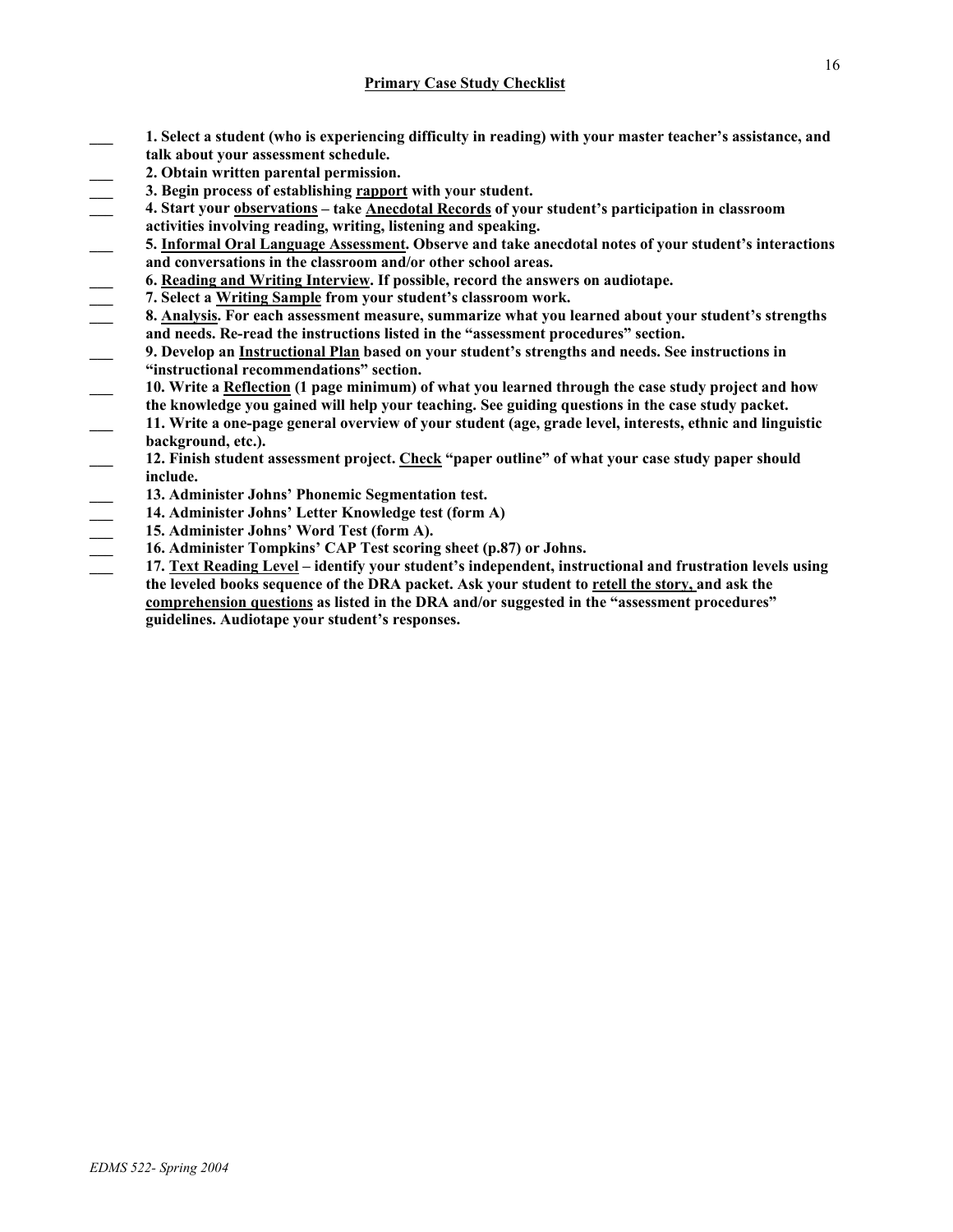## **Intermediate Case Study Checklist**

- **\_\_\_ 1. Select a student (who is experiencing difficulty in reading) with your master teacher's assistance, and talk about your assessment schedule.**
- 
- **\_\_\_ 3. Begin process of establishing rapport with your student.**
- **2. Obtain written parental permission.**<br>3. Begin process of establishing <u>rappor</u><br>4. Start your <u>observations</u> take <u>Anece</u> **\_\_\_ 4. Start your observations – take Anecdotal Records of your student's participation in classroom activities involving reading, writing, listening and speaking.**
- **\_\_\_ 5. Informal Oral Language Assessment. Observe and take anecdotal notes of your student's interactions and conversations in the classroom and/or other school areas.**
- **\_\_\_ 6. Reading and Writing Interview. If possible, record the answers on audiotape.**
- **\_\_\_ 7. Select a Writing Sample from your student's classroom work.**
- **\_\_\_ 8. Analysis. For each assessment measure, summarize what you learned about your student's strengths and needs. Re-read the instructions listed in the "assessment procedures" section.**
- **\_\_\_ 9. Develop an Instructional Plan based on your student's strengths and needs. See instructions in "instructional recommendations" section.**
- **\_\_\_ 10. Write a Reflection (1 page minimum) of what you learned through the case study project and how the knowledge you gained will help your teaching. See guiding questions in the case study packet.**
- **\_\_\_ 11. Write a one-page general overview of your student (age, grade level, interests, ethnic and linguistic background, etc.).**
- **\_\_\_ 12. Finish student assessment project. Check "paper outline" of what your case study paper should include.**
- 13. Word list. Administer Johns' word recognition in isolation (form A).
- **\_\_\_ 14. Oral reading fluency. Administer Johns' word recognition in context for narrative (form A). Take a running record. Ask your student to retell the story, and ask the comprehension questions.**
- **\_\_\_ 15. Silent reading. Administer Johns' word recognition in context for narrative (form A) and expository (form LE) passages. Form LE will be used only if your student is at or above grade 3 level. Ask your student to retell the story, and ask the comprehension questions. Audiotape your student's responses.**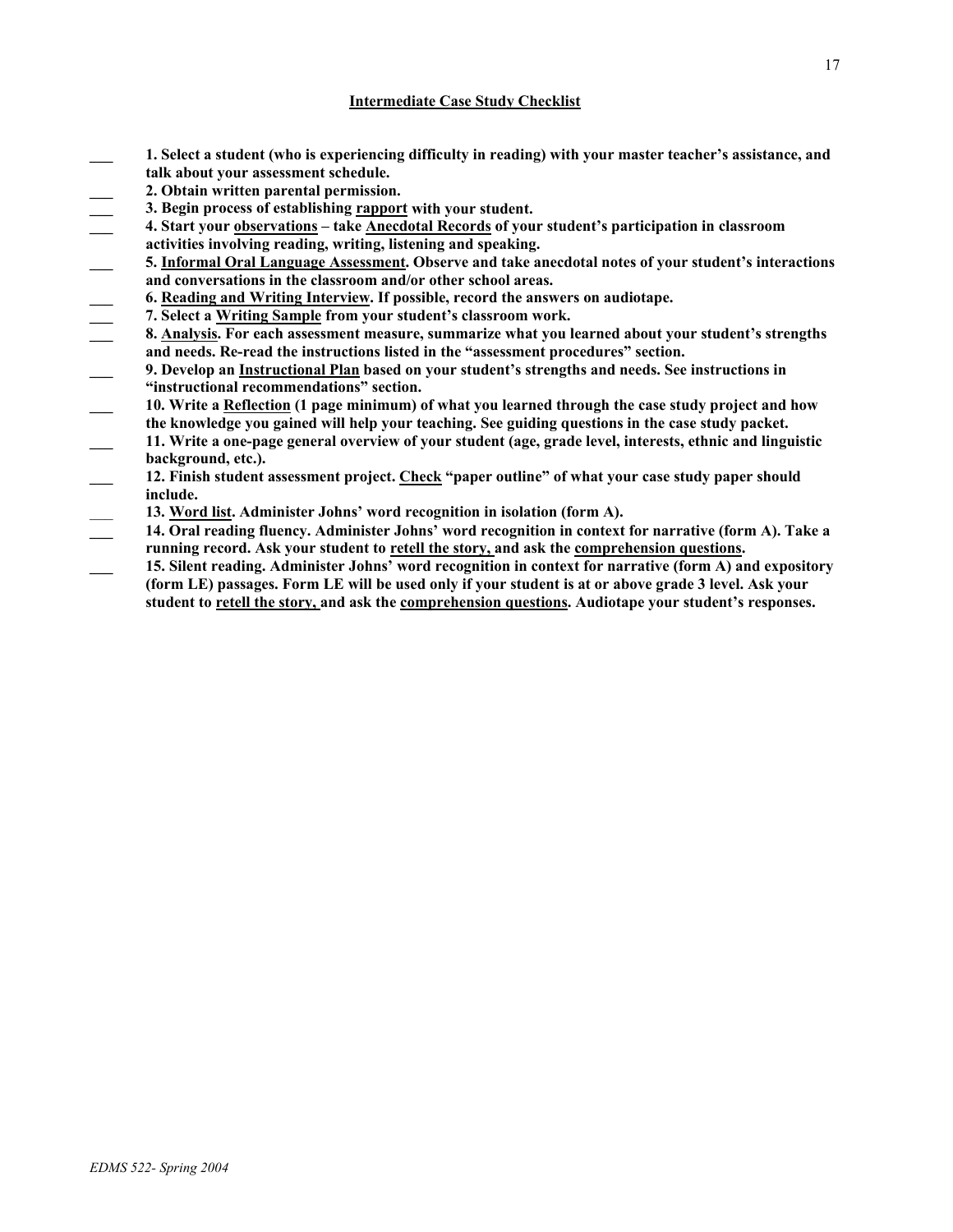

**CALIFORNIA STATE UNIVERSITY SAN MARCOS** 

## **CONSENT TO PARTICIPATE IN RESEARCH**

Dear Parents/Caretakers,

\_\_\_\_\_\_\_\_\_\_\_\_\_\_\_\_\_\_\_\_\_\_\_\_\_\_\_\_\_\_\_\_\_\_ , a student teacher at California State University San Marcos, is enrolled this semester in a course that prepares our college students to assess their students' literacy levels and then design appropriate instruction that best addresses the needs of their students. One of the assignments for this class is a case study, which analyzes the literacy and learning practices of a student they are teaching. We are requesting permission to interview and observe your child for this purpose. The CSUSM student teacher will ask questions about the student's experiences with school and literacy and will evaluate the student's reading and writing skills. Reading will assessed by having the student read selected passages and answering comprehension questions. Writing will be assessed by having the student write a brief selection about a topic of interest to him/her. The CSUSM student teacher is not a reading or writing specialist and is not prepared to diagnose a student's difficulties. They will only gather information and look for patterns and areas of significance that can help them to be better teachers of students at the high school level.

There are no risks in this research greater than those involved in everyday classroom practices and assessment. The potential benefits to your child are that he/she gets individual attention and could receive helpful feedback for continued literacy development. Your participation will also help the teacher to better understand individual student needs and how to best teach to those needs.

Participation in this study is voluntary, and your child may withdraw from the study at any time without penalty. If your child does not participate in this study, his/her performance and grades at school will not be affected in any way. All identification from the data gathered will be blacked out so that your child will not be identifiable in the written analysis. All information gathered in this case study can be made available to you upon request. If you have further questions, please contact (instructor's name) at CSUSM (instructor's phone). This study has been approved by the Cal State San Marcos Institutional Review Board. Questions about your rights as a research participant should be directed to the Chair of the Board at (760) 750- 8820. You will be given a copy of this form to keep for your records.

Check one:

I agree to participate in this research study. The experimenter has answered my questions.

\_\_\_\_\_I do not agree to participate in this research study.

Participant's name (printed) Participant's signature

Parent/Legal Guardian's signature Date

Researcher's Signature Date

 $\_$  , and the set of the set of the set of the set of the set of the set of the set of the set of the set of the set of the set of the set of the set of the set of the set of the set of the set of the set of the set of th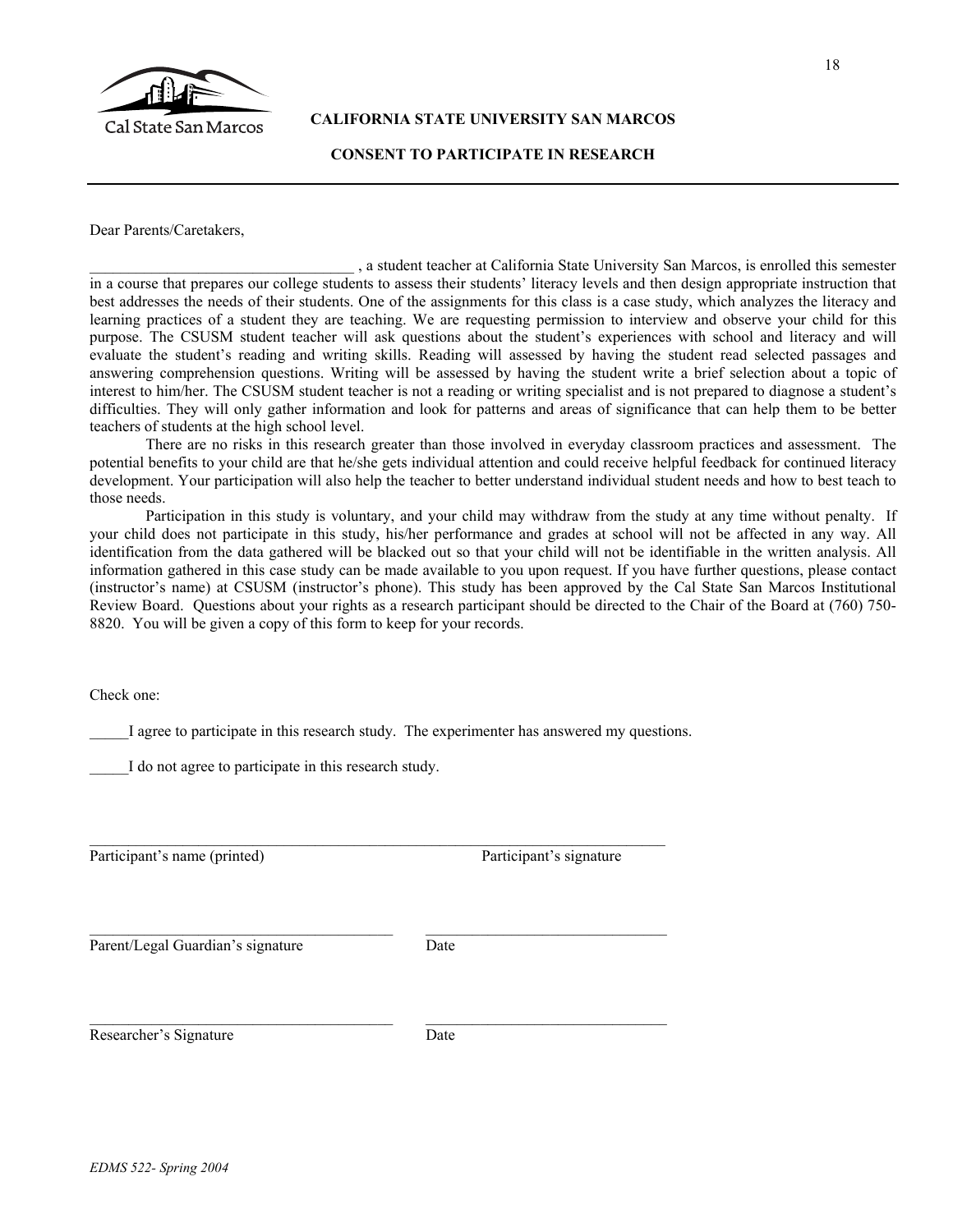

### **CALIFORNIA STATE UNIVERSITY SAN MARCOS PERMISO**

Estimados Padres o Encargada/o:

\_\_\_\_\_\_\_\_\_\_\_\_\_\_\_\_\_\_\_\_\_\_\_\_\_\_\_ es un estudiante de la Facultad de Pedagogía en la Universidad Estatal de San Marcos que cursa estudios para convertirse en maestra/o. Actualmente dicho estudiante está matriculada/o en un curso que prepara a futuros maestros en el campo de la evaluación. Parte de esta preparación incluye el evaluar a los niños en el proceso de la lecto-escritura. Uno de los trabajos que tienen que completar para recibir su título de maestro es de analizar las destrezas de lecto-escritura de los niños. Es por esta razón que usted recibe esta carta en la cual se solicita su permiso para que su hija/o pueda participar en esta actividad.

Nuestro estudiante universitario le hará preguntas a su hija/o con respecto a las experiencias que ha tenido su hija/o en la lectura y escritura, y evaluará estas destrezas. Para evaluar la lectura, su hija/o tendrá que leer un pasaje de un cuento y contestar algunas preguntas. Para evaluar la escritura, su hija/o tendrá que escribir un párrafo acerca de un tópico que le interese. El estudiante universitario no es especialista en lecto-escritura, solo recopilará datos que usará para analizar el nivel de aprendizaje de un niño. De esta manera, el estudiante universitario podrá aumentar su capacidad para entender mejor las necesidades en la lecto-escritura de los estudiantes.

En este estudio no hay ningún riesgo previsible para su hija/o. Los beneficios de dicha evaluación podrían incluír ayuda especial para que su hija/o mejore su capacidad académica en la lecto-escritura. Su participación también podría ayudar a la maestra/o de su hija/o a entender mejor las necesidades en la lecto-escritura de los estudiantes.

La participación en este proyecto es completamente voluntaria, de tal manera que su hija/o podrá dejar de participar cuando quiera, sin ninguna consecuencia negativa. Su decisión de permitir o impedir que su hija/o participe no ejercerá ninguna influencia en sus calificaciones, el trato que recibe, o cualquier otro aspecto de su proceso escolar. Para asegurar confidencialidad total, todos los nombres de los estudiantes serán eliminados. La información recopilada estará a su disposición si desea verla. Si tiene preguntas o desea mayor información acerca de este estudio, por favor comuníquese con [instructor's name] en la Universidad Estatal de San Marcos, [instructor's phone number]. Este proyecto ha sido aprobado por la Junta Directiva Institucional (un comité universitario de protección a participantes en proyectos de investigación). Si tiene preguntas acerca de sus derechos como participante en esta investigación, puede dirigírselas al Presidente de la Junta Directiva, (760) 750-8820.

Se le otorgará una copia de este formulario.

Por favor marque uno:

Doy permiso de que mi hija/o,

participe en el estudio. Todas mis preguntas con respecto al estudio han sido contestadas.

 $\_$  , and the set of the set of the set of the set of the set of the set of the set of the set of the set of the set of the set of the set of the set of the set of the set of the set of the set of the set of the set of th

 $\_$  , and the set of the set of the set of the set of the set of the set of the set of the set of the set of the set of the set of the set of the set of the set of the set of the set of the set of the set of the set of th

 $\_$  , and the set of the set of the set of the set of the set of the set of the set of the set of the set of the set of the set of the set of the set of the set of the set of the set of the set of the set of the set of th

 $\_$  , and the set of the set of the set of the set of the set of the set of the set of the set of the set of the set of the set of the set of the set of the set of the set of the set of the set of the set of the set of th

\_\_\_\_\_ No doy permiso de que mi hija/o participle en el estudio.

Nombre del participante (EN LETRA DE MOLDE)

Firma del participante

Firma del padre o encargada/o Fecha

Firma de la (del) investigador/a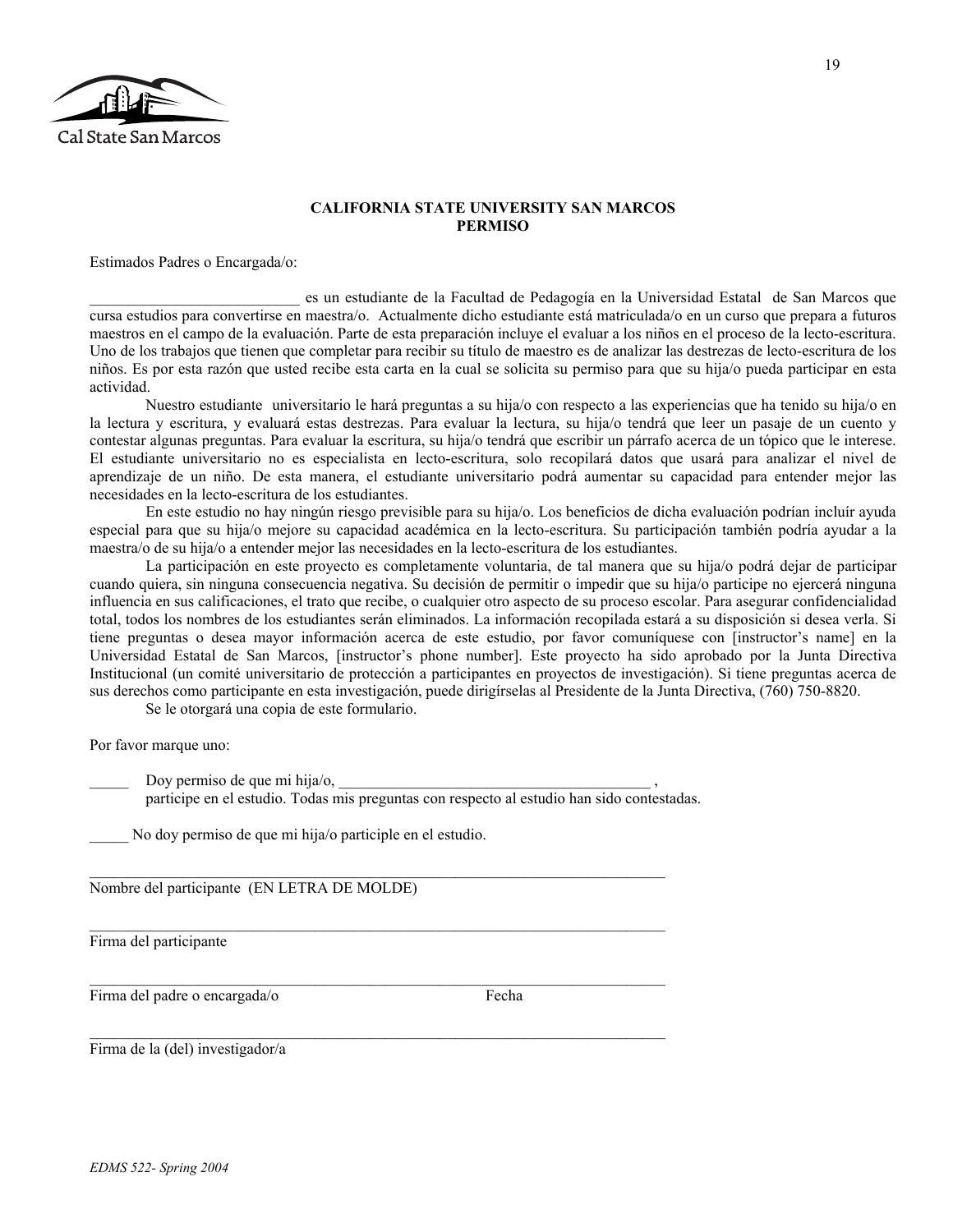## **EDMS 521-22 - Literacy Education I & II Reading and Writing Interview – Guiding Questions**

- 1. What are you learning to do in reading? [writing]
- 2. How are you learning it? Who is helping you?
- 3. What is easy about reading, what's hard? [writing]
- 4. What do you do before you start to read? [write]
- 5. While you are reading, if you come to a word that you don't understand or don't know, you [writing]
- 6. How can you tell when someone is a good reader? [writer]

 $\frac{1}{\sqrt{1-\frac{1}{2}}}\$  is a good reader because  $\frac{1}{\sqrt{1-\frac{1}{2}}}\$ 

Do you think ever comes to a word that s/he doesn't know?

If comes to word s/he doesn't know, what do you think does?

- 7. What would your teacher do to help someone who doesn't know a word while s/he is reading? [writing]
- 8. What do you do to help yourself understand and/or remember a story after you have read it?
- 9. Do you think that you are a good reader? [writer] Why or why not?
- 10. What would you like to learn to do next as a reader? [writer] How do you think you will learn it? (will someone help you?)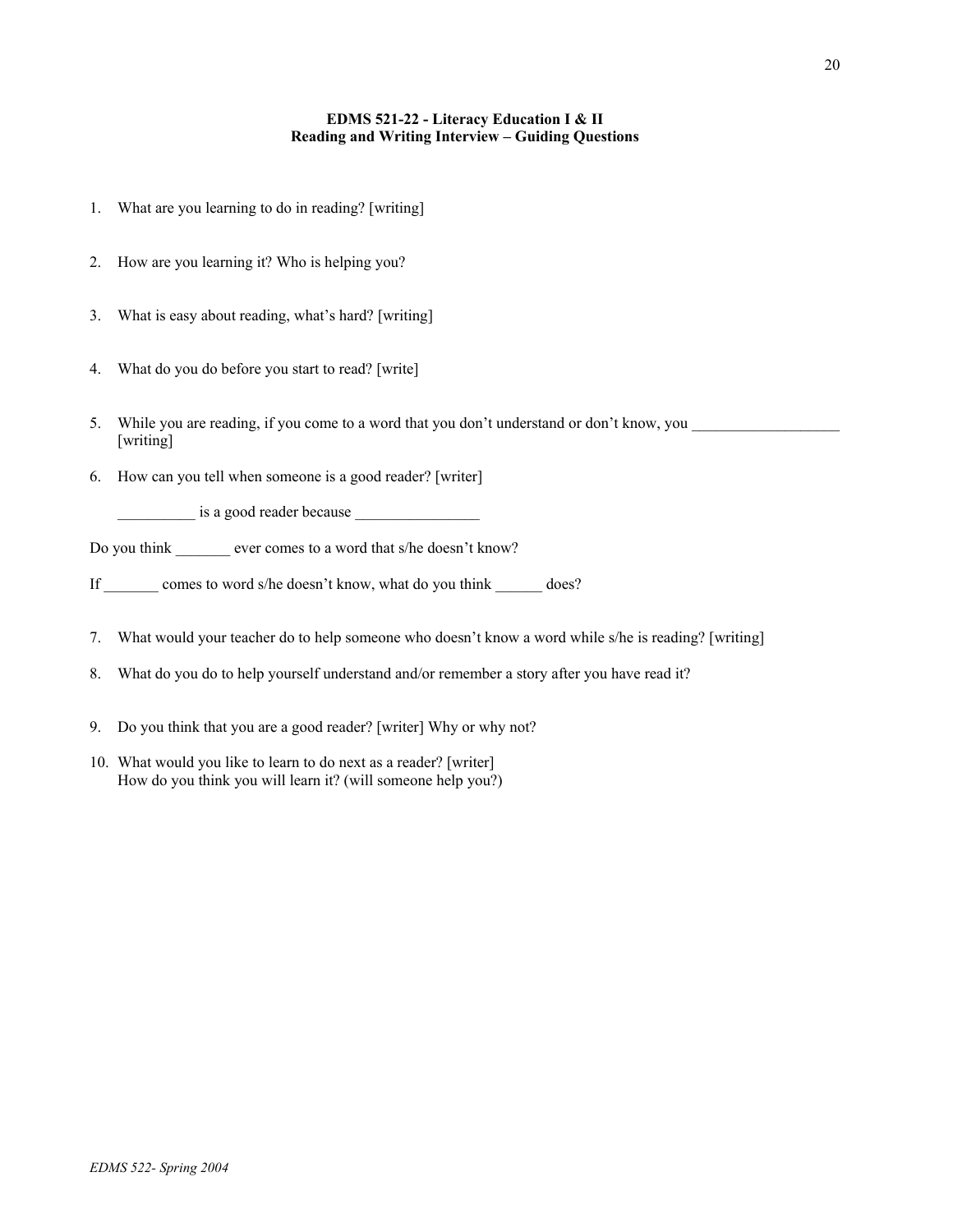## **EDMS 521-522 – Literacy Education I & II Reading and Writing Interview – Guiding Questions (Spanish)**

- 1. ¿Qué estás aprendiendo en tu clase de <u>lectura</u>? ¿Qué estás aprendiendo en tu clase de <u>escritura</u>?
- 2.  $\dot{c}$   $\ddot{c}$   $\ddot{c}$   $\ddot{c}$   $\ddot{c}$   $\ddot{c}$   $\ddot{c}$   $\ddot{c}$   $\ddot{c}$   $\ddot{c}$   $\ddot{c}$   $\ddot{c}$   $\ddot{c}$   $\ddot{c}$   $\ddot{c}$   $\ddot{c}$   $\ddot{c}$   $\ddot{c}$   $\ddot{c}$   $\ddot{c}$   $\ddot{c}$   $\ddot{c}$   $\ddot{c}$   $\ddot{c}$   $\dd$
- 3.  $i$  *i*, Qué te parece <u>facil</u> cuando lees? *i*, Qué te parece difícil cuando lees?
- 4. ¿Qué es lo que haces antes de comenzar a leer? o sea, ¿hay algo en particular que haces antes de que leas?

¿Qué es lo que haces antes de comenzar a escribir? -- o sea, ¿hay algo en particular que haces antes de que escribas?

- 5. Mientras que lees, si encuentras una palabra que no conoces o no entiendes, ¿qué haces?
- 6.  $\frac{\partial^2 u}{\partial x^2}$  (Cómo sabes cuando alguien es un <u>buen</u> lector  $\partial x$  sea, cómo sabes que alguien lee muy bien?

\_\_\_\_\_\_\_\_\_\_\_\_\_\_\_\_\_\_\_es un buen lector porque \_\_\_\_\_\_\_\_\_\_\_\_\_\_\_\_\_\_\_\_\_\_\_\_\_\_

¿Piensas que cuando \_\_\_\_\_\_\_\_\_\_\_\_\_\_\_\_\_\_\_\_está leyendo, que a veces encuentra alguna palabra que no entiende?

¿Si \_\_\_\_\_\_\_\_\_\_\_\_\_\_\_\_\_\_\_\_no entiende alguna palabra, qué crees que haga?

- 7. ¿Qué hace tu maestra para ayudarle a alguien que no entiende alguna palabra cuando algún estudiante está leyendo, y no entiende una palabra? ¿Qué hace tu maestra para ayudarle?
- 8. ¿Qué haces tú para entender o recordar un cuento después de que lo hayas leído?
- 9.  $\vec{i}$  is the consideras un buen lector? --  $\vec{i}$  Piensas que lees bien?  $\vec{i}$  Por qué?/ $\vec{i}$  Por qué no?
- 10. ¿Como lector, qué es algo nuevo que te gustaría aprender?  $-$  ¿Qué te gustaría poder hacer, que no puedes hacer todavía? (¿Cómo crees que aprenderás a hacerlo?)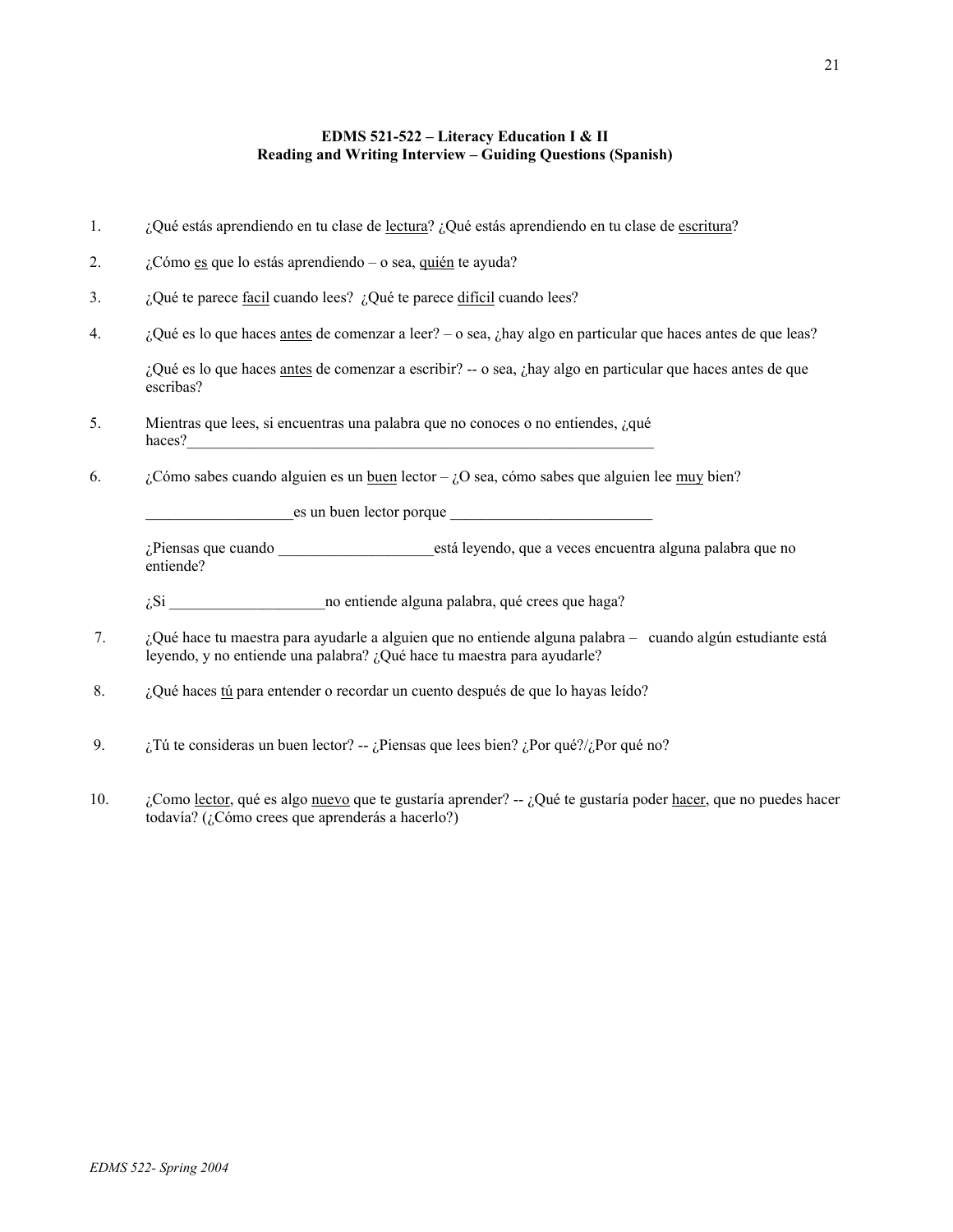# **California Reading Initiative Reading/ Language Arts Components Grid (Quiocho, 2000)**

| <b>Component</b> | <b>How to Assess</b> | How to Teach It<br>(Strategies) | <b>Modifications</b> |
|------------------|----------------------|---------------------------------|----------------------|
|                  |                      |                                 |                      |
|                  |                      |                                 |                      |
|                  |                      |                                 |                      |
|                  |                      |                                 |                      |
|                  |                      |                                 |                      |
|                  |                      |                                 |                      |
|                  |                      |                                 |                      |
|                  |                      |                                 |                      |
|                  |                      |                                 |                      |
|                  |                      |                                 |                      |
|                  |                      |                                 |                      |
|                  |                      |                                 |                      |
|                  |                      |                                 |                      |
|                  |                      |                                 |                      |
|                  |                      |                                 |                      |
|                  |                      |                                 |                      |
|                  |                      |                                 |                      |
|                  |                      |                                 |                      |
|                  |                      |                                 |                      |
|                  |                      |                                 |                      |
|                  |                      |                                 |                      |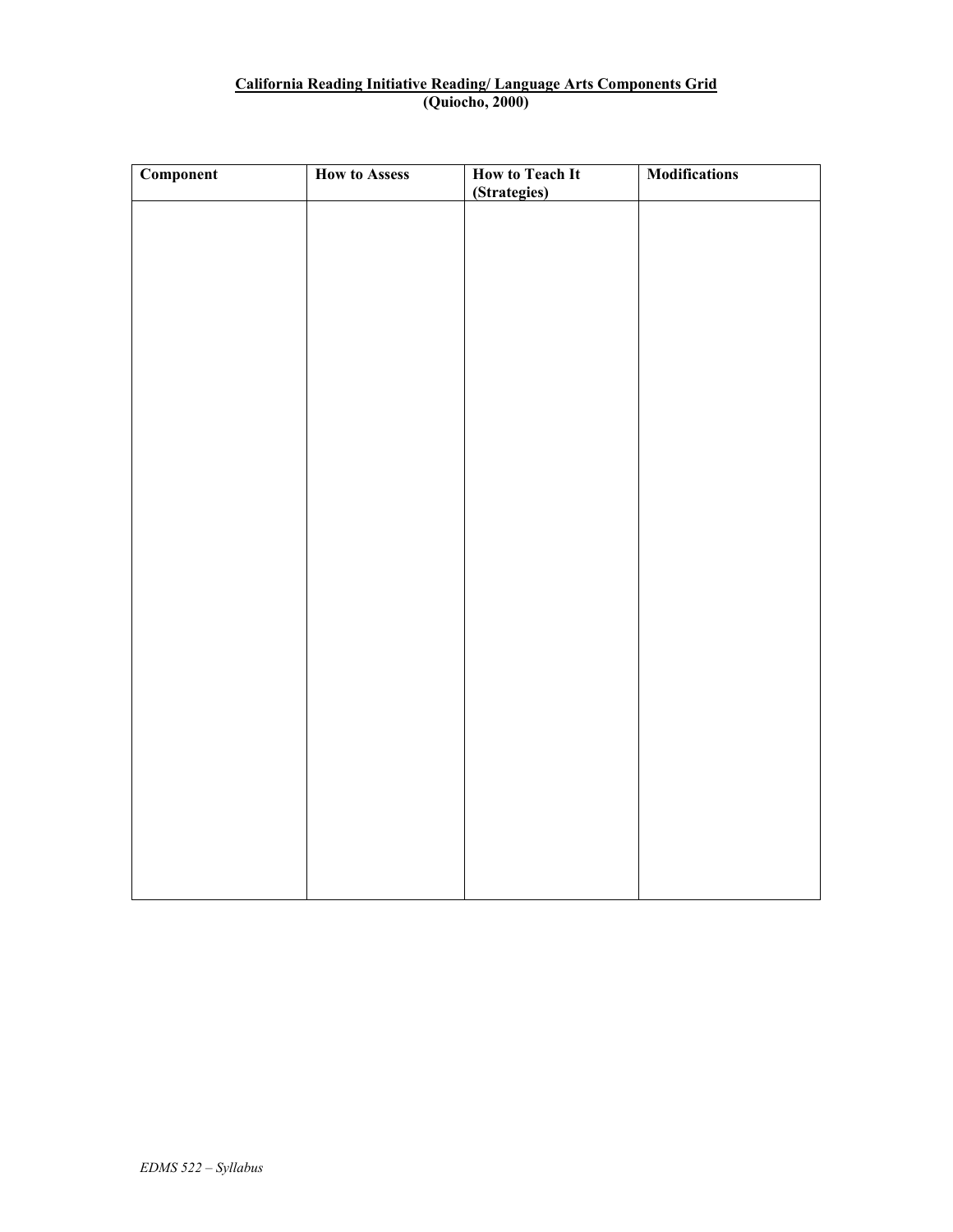| <b>Assessments Used</b>                                 | <b>What I Learned</b><br>What have I learned about the student?<br>What are his/her strengths?<br>What are his/her areas of need? | <b>Instructional/Intervention Plan</b><br>What are you going to do to help the<br>student (build on his/her strengths and<br>address his/her needs)? Provide an example of<br>an appropriate instructional strategy for each<br>identified area (select two areas in reading,<br>and one area in writing and oral language).<br>Why did you select this plan? |
|---------------------------------------------------------|-----------------------------------------------------------------------------------------------------------------------------------|---------------------------------------------------------------------------------------------------------------------------------------------------------------------------------------------------------------------------------------------------------------------------------------------------------------------------------------------------------------|
| Classroom/school<br>observations &<br>anecdotal records |                                                                                                                                   | How is this plan going to help the student?                                                                                                                                                                                                                                                                                                                   |
| <b>Reading interview</b>                                |                                                                                                                                   |                                                                                                                                                                                                                                                                                                                                                               |
| <b>Writing Interview</b>                                |                                                                                                                                   |                                                                                                                                                                                                                                                                                                                                                               |
| <b>Informal oral</b><br>language assessment             |                                                                                                                                   |                                                                                                                                                                                                                                                                                                                                                               |

*EDMS 522 – Syllabus*  <sup>1</sup> Adapted from Quiocho's (2000) Data Collection Grid.